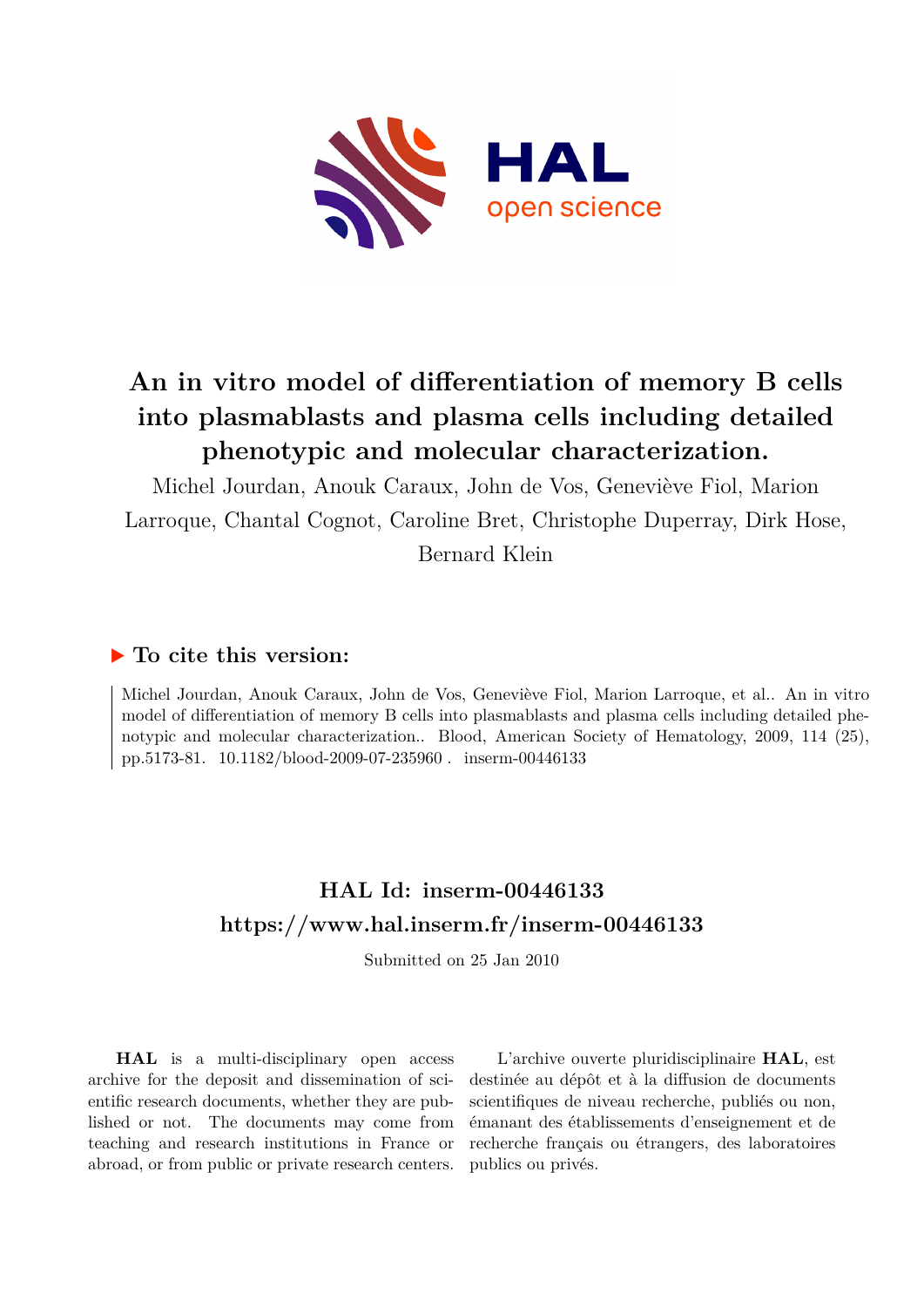## Figure S1



<sup>@ 2000-2009</sup> Ingenuity Systems, Inc. All rights reserved.

#### **Figure S1. Biological plasma cell networks**

Biological pathways encoded by the 202 unique plasma cell genes overexpressed in D7 PBs+D10 PCs+BMPCs compared to D0 MBCs+D4 actBCs were analyzed with Ingenuity software. Data are those of the highest score (67) network with 33 PC genes out of the 50 in the network. This network mainly comprises genes coding for proteins inducing *XBP1* expression or genes activated by XBP1. The networks are shown in supplemental Table 5.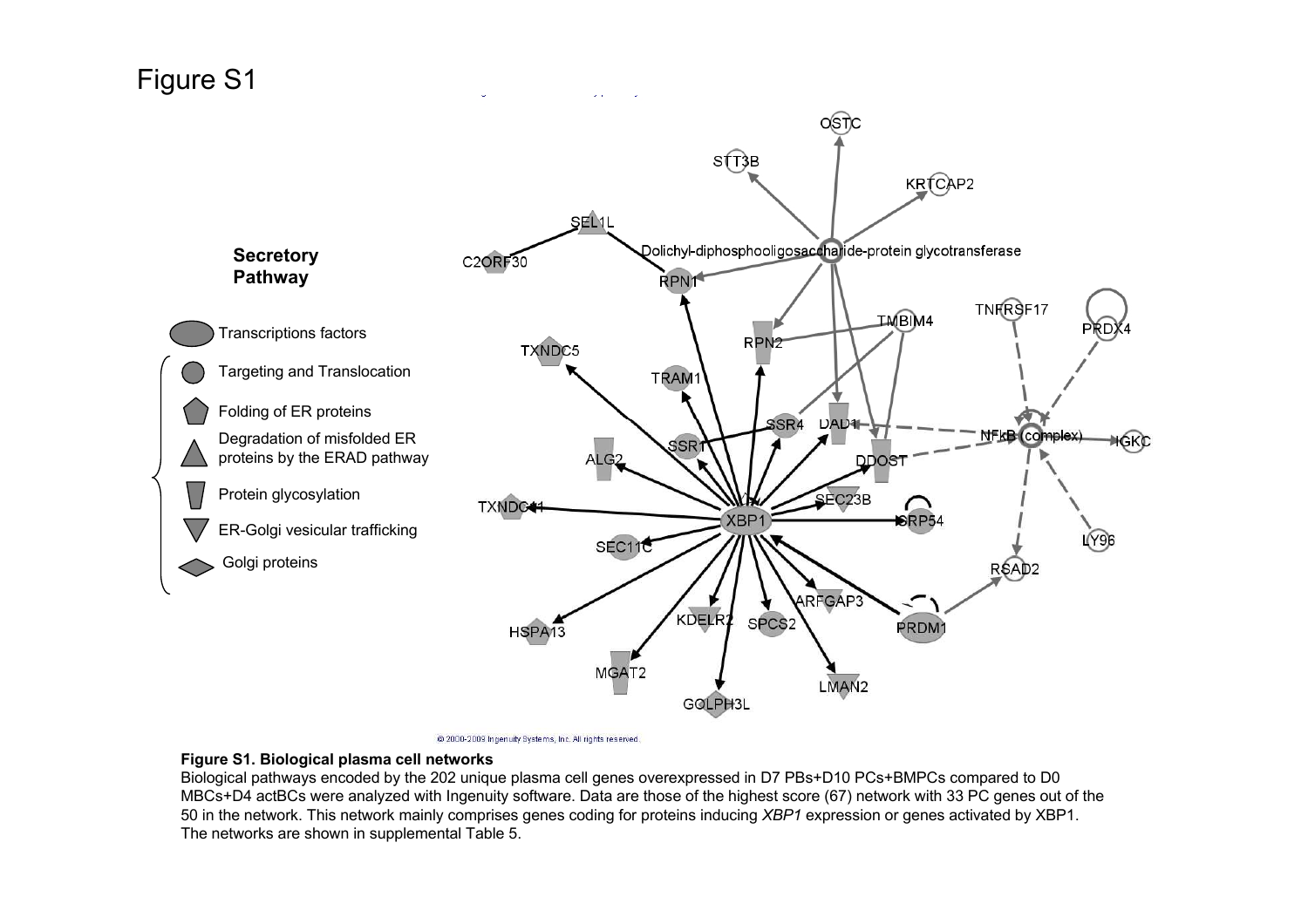Figure S2

#### **A B** # *VCAM1* # *SELP/CD62* # *ITGAL* \* \*\*\*  $\mathbf{L}$  if # *CCR2* \* \* \*\*\* # \* \*\* *CCR7* # \*\*<br>\*\* \*\* *CCR10* \* # \* \*\* *CXCR4* # \* \* \*\* \* \*\* *CXCR5* \* \*<br>\*\* \*\*<br>. *CD62L* \* \*\* \*<br>\*\* \*\*<br>-- \*\*\* \*\* *CXCL12 /SDF1* # *ITGA4* \* \* \* \*\* *ITGB1* # \* *ITGB2* \*\*<br>\*\* \*\*<br>Lii<sup>\*\*\*</sup> \*\*\* *EDG1 /S1PR1* \* \* \*\* *ICAM2* # \* \* \*\* \*\*\* # *AICDA /AID* \* *CD38*  $\frac{1}{2}$  **PECAM1**<sub> $\frac{1}{2}$  **PECAM1**<sub> $\frac{1}{2}$  **P CD138**  $\frac{1}{2}$ </sub></sub> *CD45* \* # *MKi67* \* \* *CD19* # \* *CD27* \* \*\* \* \*\* \* \* \* \* # *CD20 CD22 CD23* \* \* \* *CD24* # */CD31* # *IGH* \* *CIITA* \* *CD9* \*\*\* # *CD40* # *CD95* # \* \*\* \* \*\* \* \*\* \*  $\sim$   $\pi$ \*\* \* \*\*\* \* \*\* \* \*\* \* \*\* \* CD138 \* \*\* \* \*\* \*<br>\*\*\* \*\*\* \*\* \*  $\mathbf{r}^{\ast}$ \*\* \*\* \*\*\* \* \*\* \*\* \* \*\*\* \* \*\* *HLA-DRB1* \*\* \* \*\*\* \* \*\* \* **DQ**  $\frac{1}{2}R_{\text{max}}^{\text{max}}$   $\frac{1}{2}R_{\text{max}}^{\text{max}}$   $\frac{1}{2}R_{\text{max}}^{\text{max}}$

#### **Figure S2. Visualization of gene expression using Amazonia "B cell to plasma cell Atlas".**

Data are the expression of genes coding for main B and PC markers (A) and homing molecules (B). \* indicates that the mean expression is different from that in D0 MBCs, \*\* from that in D4 actBCs, \*\*\* from that in D7 PBs and # between D10PCs and BMPCs.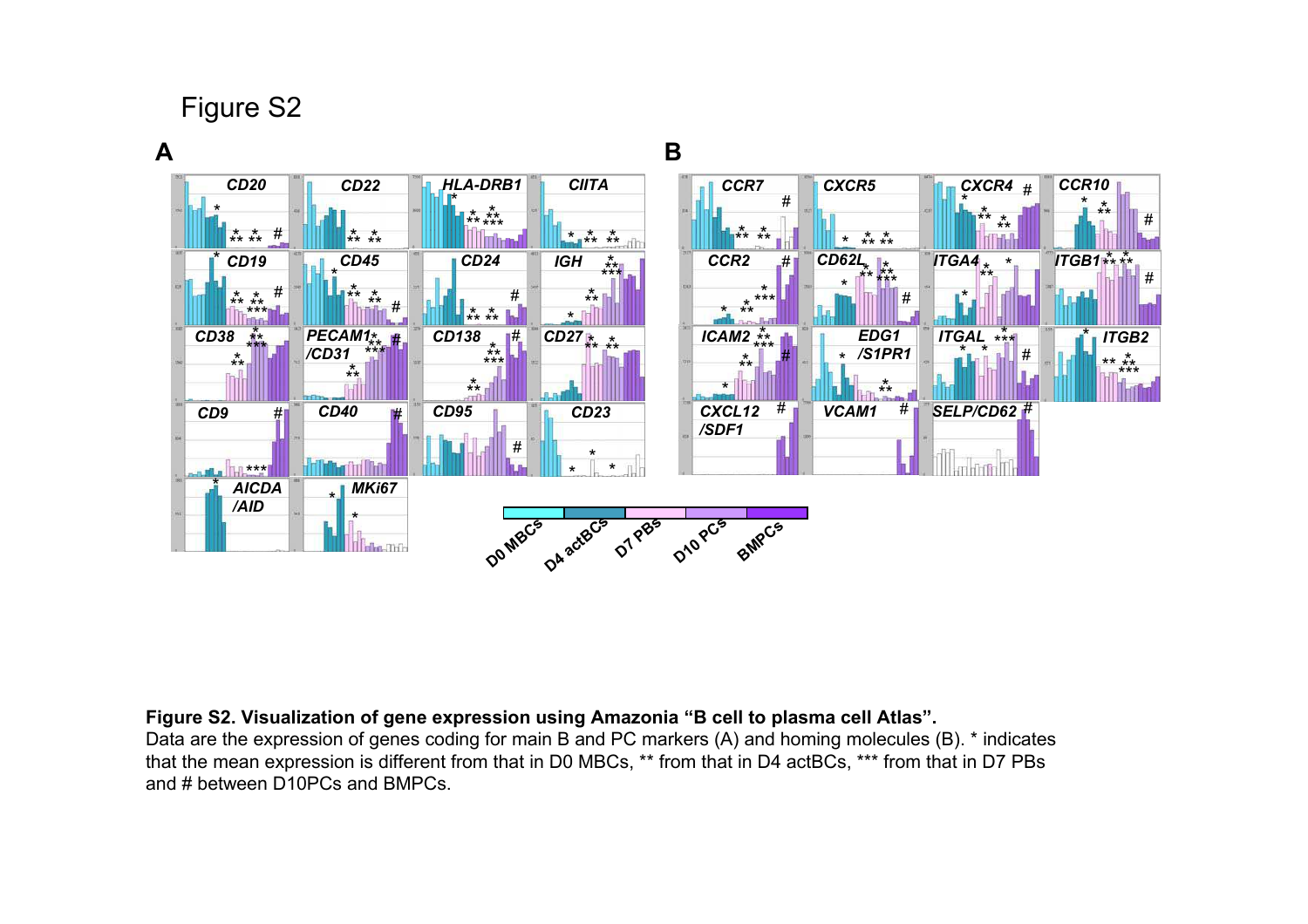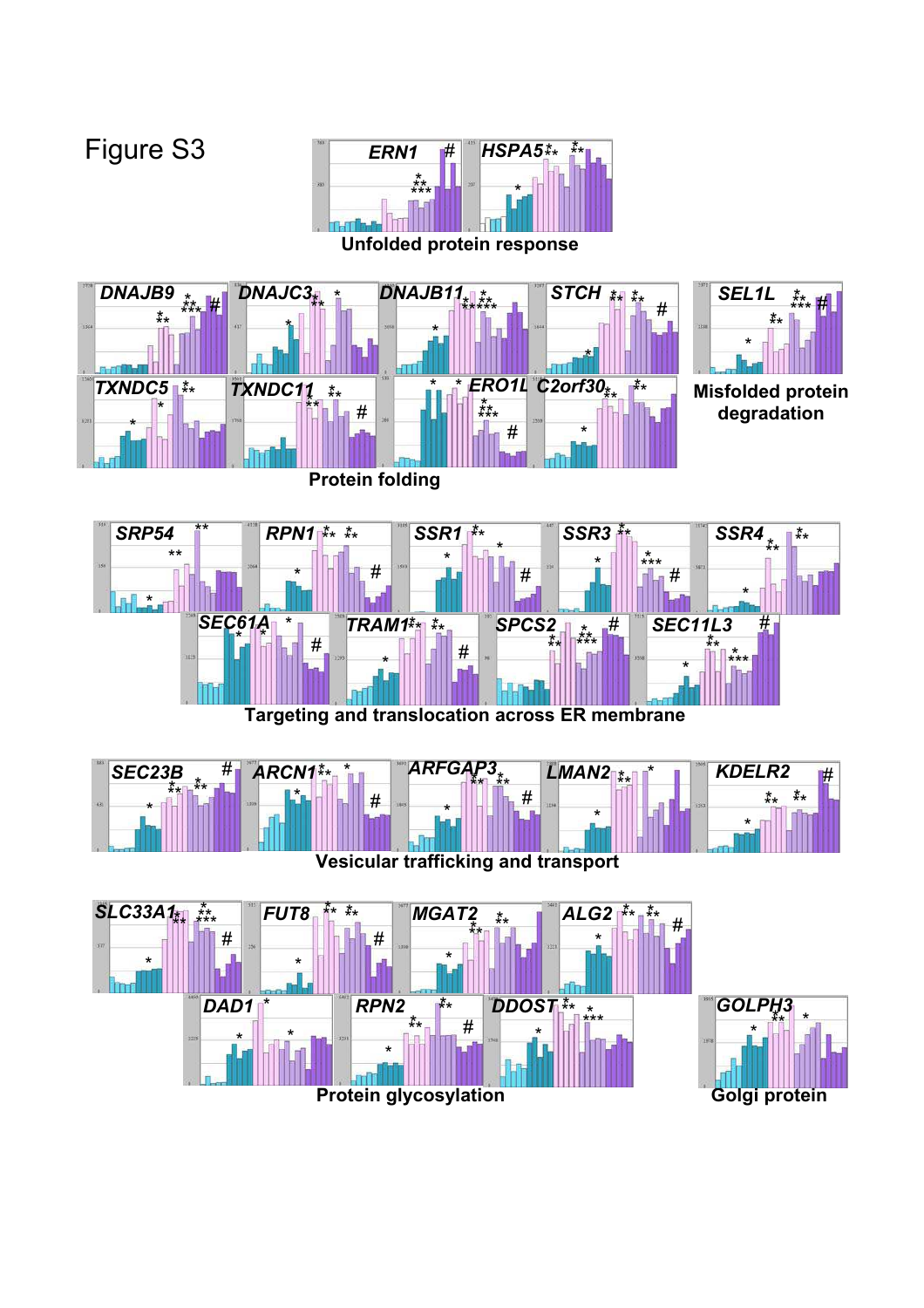| Activation                                    | sCD40L + ODN    | sCD40L          | <b>ODN</b>      | sCD40L          | sCD40L              |
|-----------------------------------------------|-----------------|-----------------|-----------------|-----------------|---------------------|
| Cytokines                                     | $IL-2+IL-10$    | $IL-2+IL-$      | $IL-2+IL-$      | $IL-2+IL-4$     | $IL - 2 + IL - 4 +$ |
|                                               | $+$ IL-15       | $10+IL-15$      | $10 + 11 - 15$  |                 | IL-10+IL-12         |
| Mean cell amplification                       | $6.1 \pm 1.8$   | $3.3 \pm 0.8^*$ | $2.0 \pm 0.5^*$ | $0.8 \pm 0.1$   | $3.4 \pm 1.2^*$     |
|                                               | $n=19$          | $n=4$           | $n = 10$        | $n=2$           | $n=6$               |
| Cell viability                                | 94%             | 95%             | 87%             | 63%             | 93%                 |
| CD20 <sup>+</sup> CD38 <sup>-</sup> activated | $42.3 \pm 12.2$ | $35.0 \pm 5.9$  | $37.7 \pm 9.2$  | $45.1 \pm 12.6$ | $23.1 \pm 7.2$      |
| B cells $(\% )$                               | $n=13$          | $n=4$           | $n=3$           | $n=2$           | $n=6$               |
| $CD20^+CD38^+$                                | $16.4 \pm 12.5$ | $18.3 \pm 9.3$  | $36.3 \pm 8.6$  | $47.2 \pm 19.8$ | $27.4 \pm 11.9$     |
| intermediate cells (%)                        | $n=13$          | $n=4$           | $n=3$           | $n=2$           | $n=6$               |
| CD20 CD38 <sup>++</sup>                       |                 |                 |                 |                 |                     |
| plasmablasts/plasma                           | $19.5 \pm 5.5$  | $22.8 \pm 6.3$  | $15.4 \pm 3.7$  | $6.3 \pm 6.2$   | $34.6 \pm 6.6$      |
| cells $(\% )$                                 | $n=13$          | $n=4$           | $n=3$           | $n=2$           | $n=6$               |
| CD20 CD38 <sup>+</sup> CD138 <sup>+</sup>     | $2.1 \pm 0.9$   | $2.2 \pm 1.0$   | $2.2 \pm 0.7$   | $4.3 \pm 0.5$   | $4.4 \pm 2.0$       |
| plasma cells $(\% )$                          | $n = 13$        | $n=4$           | $n=3$           | $n=2$           | $n=6$               |

#### Table S1: B cell amplification and differentiation. Day 0-4. Step 1.

Purified memory B cells were cultured for 4 days using either sCD40L and/or ODN activation and various cytokine cocktails. At day 4, cell counts and viability were determined and cell phenotype was assayed with fluorochrome-conjugated anti-CD20, CD38, or CD138 mAb, or isotype-matched control mAb. Flow cytometry was performed with a FACScan device. Results are shown as the mean  $\pm$  SD of n experiments.\* indicates that the data are significantly different from those obtained in the sCD40L+ODN+IL-2+IL-10+IL-15 group (*P* ≤ *.*008).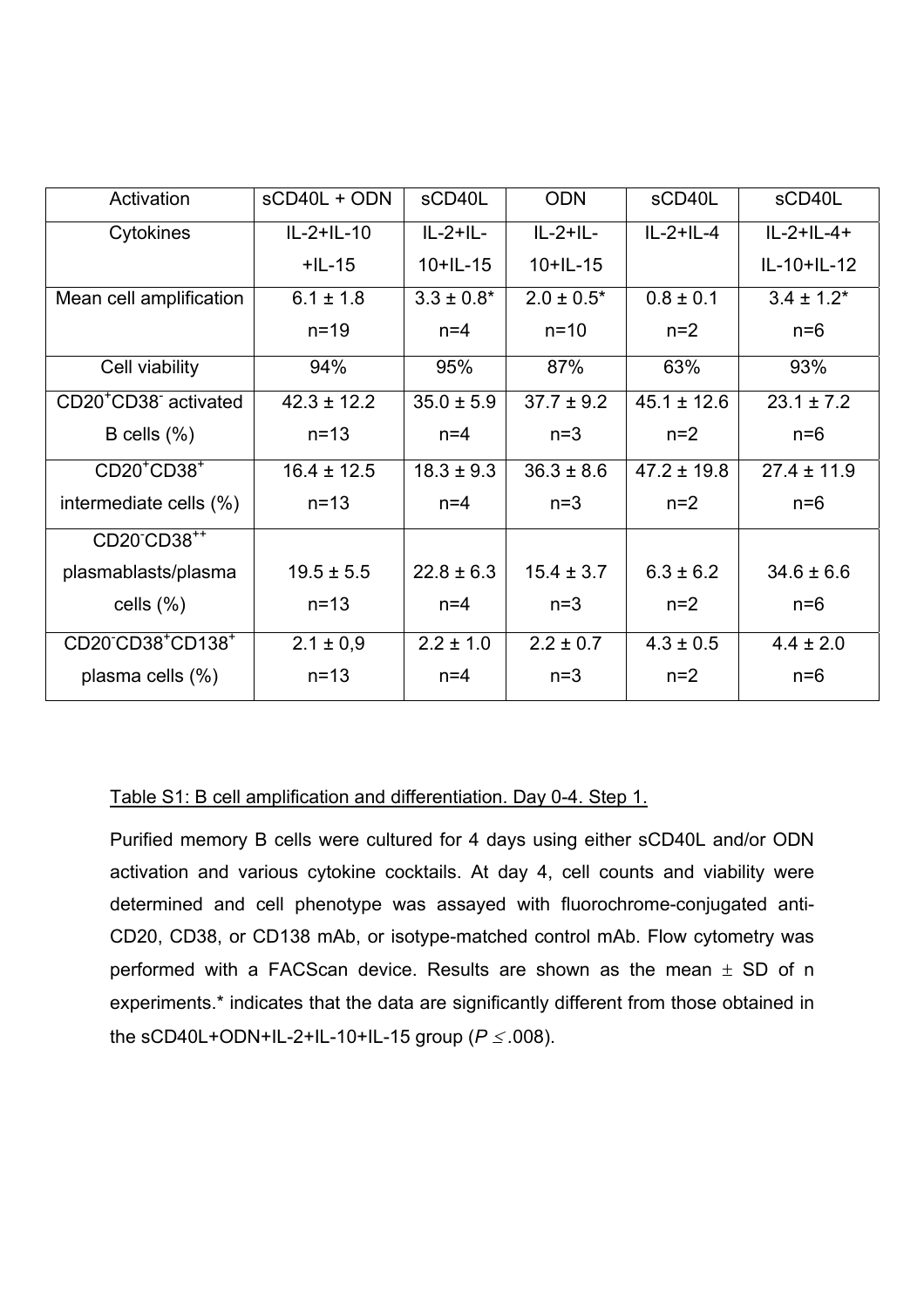| Step 1                                                  | sCD40L + ODN       | <b>ODN</b>         | sCD40L+          |
|---------------------------------------------------------|--------------------|--------------------|------------------|
|                                                         | + IL-2+IL-10+IL-15 | + IL-2+IL-10+IL-15 | IL-2+IL-10+IL-15 |
| Step 2                                                  | IL-2 +IL-6+IL-10   | IL-2+IL-6+IL-10    | $IL-2+IL-6$      |
| Culture conditions                                      | $+$ IL-15          | $+$ IL-15          | $+$ IL-10+IL-12  |
| Mean cell amplification                                 | $3.7 \pm 1.3$      | $1.6 \pm 0.6$      | $2.5 \pm 0.7$    |
| in step2                                                | $n = 18$           | $n=9*$             | $n=6*$           |
| Cell viability                                          | 81%                | 79%                | 72%              |
| <b>Activated B cells</b>                                | $11.7 + 5.1$       | $13.7 \pm 7.2$     | $1.5 \pm 1.8$    |
| CD20 <sup>+</sup> CD38 <sup>-</sup> (%)                 | $n=13$             | $n=4$              | $n=6$            |
| Intermediate cells                                      | $20.1 \pm 8.8$     | $37.2 \pm 10.9$    | $13.5 \pm 10.8$  |
| CD20 <sup>+</sup> CD38 <sup>+</sup> (%)                 | $n=13$             | $n=4$              | $n=6$            |
| Plasmablasts /                                          | $56.6 \pm 7.7$     | $41.6 \pm 3.4$     | $81.1 \pm 9.5$   |
| plasma cells                                            | $n=13$             | $n=4$              | $n=6$            |
| CD20 CD38 <sup>++</sup> (%)                             |                    |                    |                  |
| Plasma cells                                            | $15.9 \pm 6;2$     | $24.0 \pm 12.4$    | $30.1 \pm 11.0$  |
| CD138 <sup>+</sup> CD20 <sup>-</sup> CD38 <sup>++</sup> | $n = 13$           | $n=4$              | $n=6$            |
| $(\% )$                                                 |                    |                    |                  |
| Yield of                                                |                    |                    |                  |
| plasmablast/plasma cell                                 | $12.3 \pm 6.1$     | $1.6 \pm 0.8$      | $6.2 \pm 2.8$    |
| generation for one                                      | $n=13$             | $n=4$              | $n=6$            |
| starting memory B cells                                 |                    |                    |                  |

### Table S2: Plasmablastic differentiation. Days 4-7. Step 2.

Purified memory B cells were cultured for 4 days in the various culture conditions as described in supplemental Table 1 and further cultured for 3 days with various cytokine combinations as indicated. At day 3 (day 7 of the whole culture), cell counts and viability were determined and the cell phenotype was assayed with fluorochrome-conjugated anti-CD20, CD38, or CD138 mAb, or isotype-matched control mAb. Flow cytometry was performed with a FACScan device. Results are shown as the mean  $\pm$  SD of n experiments.  $*$  Indicates that the data are significantly different (*P* ≤ .04) from those obtained in the sCD40L+ODN+IL-2+IL-6+IL-10+IL-15 group.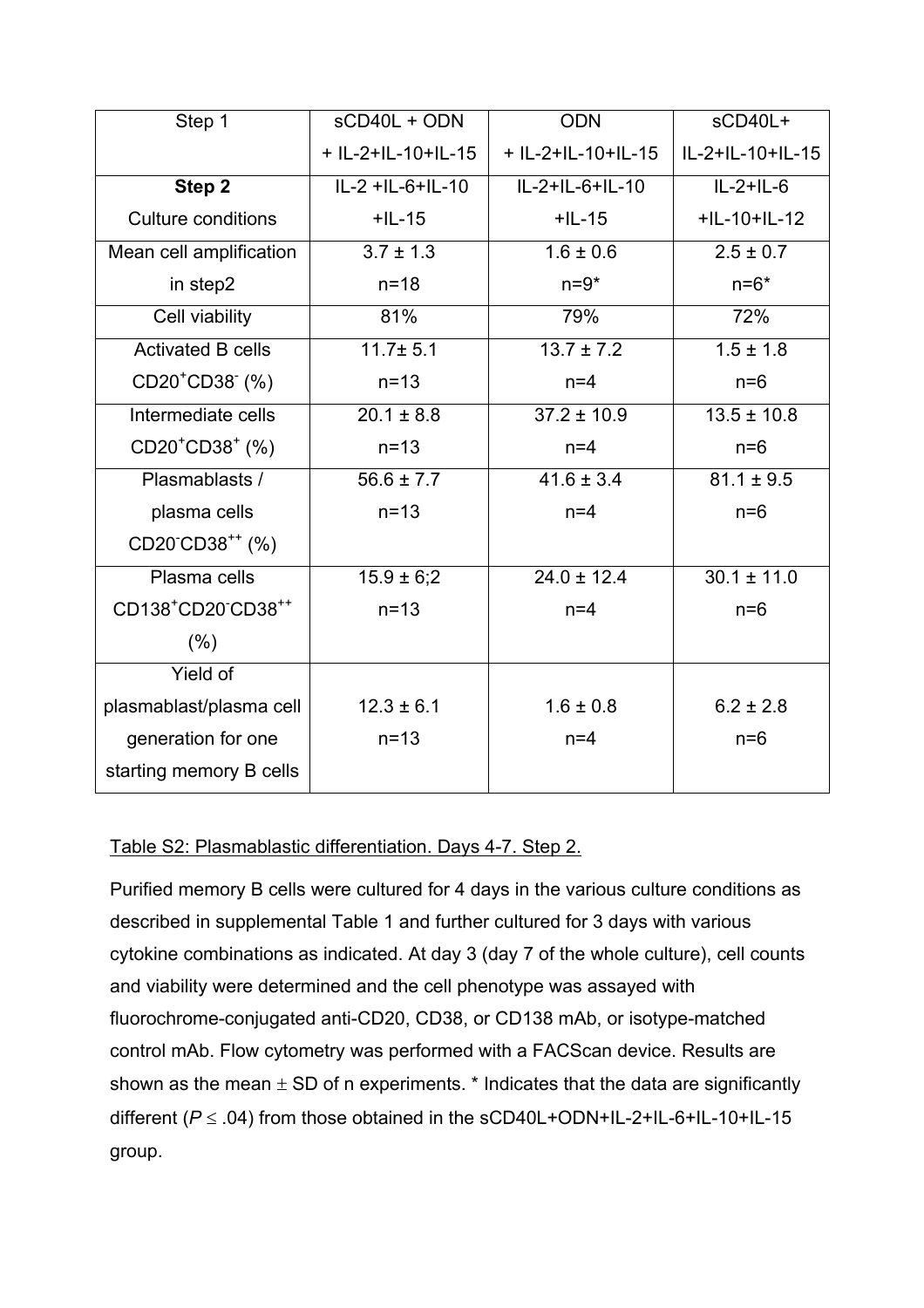| Step 1                                                  | sCD40L + ODN             | <b>ODN</b>               | sCD40L                   |
|---------------------------------------------------------|--------------------------|--------------------------|--------------------------|
|                                                         | +IL-2+IL-10+IL-15        | +IL-2+IL-10+IL-15        | +IL-2+IL-10+IL-15        |
| Step 3                                                  |                          |                          |                          |
| <b>Culture conditions</b>                               | IL-6+IL-15+IFN- $\alpha$ | IL-6+IL-15+IFN- $\alpha$ | IL-6+IL-15+IFN- $\alpha$ |
| Mean cell amplification                                 | $0.51 \pm 0.09$          | $0.52 \pm 0.14$          | $0.33 \pm 0.13$          |
| in step 3                                               | $n = 17$                 | $n=8$                    | $n=4$                    |
| Cell viability                                          | 38%                      | 43%                      | 24%                      |
| <b>Activated B cells</b>                                | $2.2 \pm 1.2$            | $2.7 \pm 0.7$            | $1.2 \pm 0.8$            |
| CD20 <sup>+</sup> CD38 <sup>-</sup> (%)                 | $n=13$                   | $n=5$                    | $n=4$                    |
| Intermediate cells                                      | $13.6 \pm 8.5$           | $25.3 \pm 3.0$           | $8.4 \pm 2.8$            |
| CD20 <sup>+</sup> CD38 <sup>+</sup> (%)                 | $n=13$                   | $n=5$                    | $n=4$                    |
| Plasmablasts /                                          |                          |                          |                          |
| Plasma cells                                            | $79.0 \pm 8.8$           | $68.2 \pm 3.5$           | $86.3 \pm 4.5$           |
| CD20 <sup>-</sup> CD38 <sup>++</sup> (%)                | $n=13$                   | $n=5$                    | $n=4$                    |
| Plasma cells                                            | $54.8 \pm 8.7$           | $49.4 \pm 5.0$           | $65.0 \pm 11.2$          |
| CD138 <sup>+</sup> CD20 <sup>-</sup> CD38 <sup>++</sup> | $n=13$                   | $n=5$                    | $n=4$                    |
| $(\% )$                                                 |                          |                          |                          |
| Yield of mature plasma                                  |                          |                          |                          |
| cell generation for one                                 | $6.3 \pm 3.3$            | $0.86 \pm 0.45$          | $2.4 \pm 1.3$            |
| starting B cells                                        | $n = 13$                 | $n=7$                    | $n=3$                    |

#### Table S3: Plasma cell differentiation. Day 7-10. Step 3.

Purified memory B cells were cultured for 4 days in the various culture conditions as described in supplemental Table 1 and then for 3 days as described in supplemental Table 2. At day 7, cells were cultured with IL-6+IL-15+IFN- $\alpha$  for 3 days and cell count and viability were determined. The cell phenotype was assayed with fluorochromeconjugated anti-CD20, CD38, or CD138 mAb, or isotype-matched control mAb. Flow cytometry was performed with a FACScan device. Results are shown as the mean  $\pm$ SD of n experiments.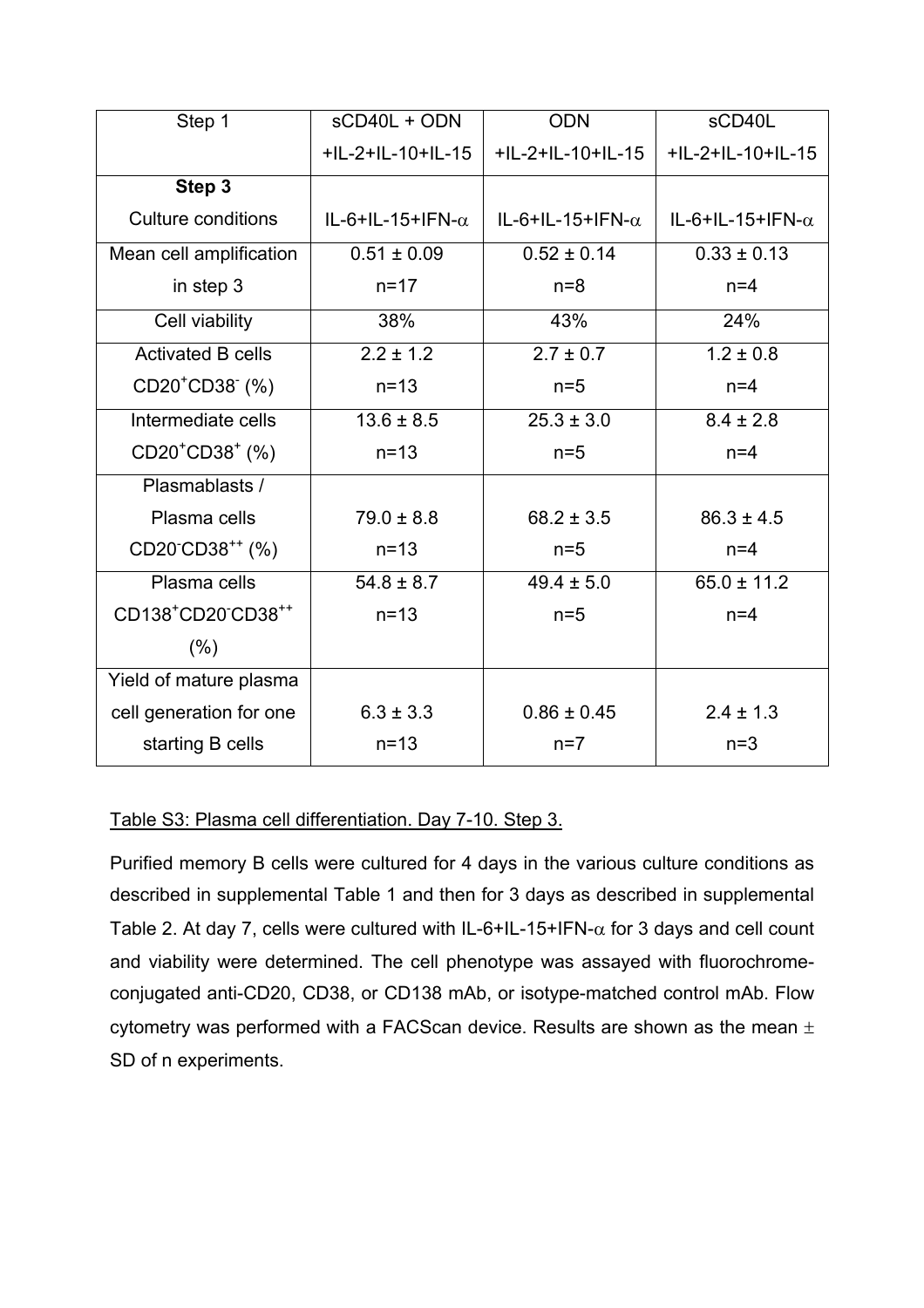#### **Table S4. B cell and plasma cell genes.**

|             | B cell genes (257)<br>Plasma cell genes (202) |                    |          |                      |                             |                    |          |
|-------------|-----------------------------------------------|--------------------|----------|----------------------|-----------------------------|--------------------|----------|
| Gene ID     | <b>Gene Name</b>                              | <b>Fold Change</b> | Score(d) | Gene ID              | <b>Gene Name</b>            | <b>Fold Change</b> | Score(d) |
| 206126 at   | BLR <sub>1</sub>                              | 0.02               | $-2.08$  | 203153 at            | IFIT <sub>1</sub>           | 196.72             | 2.08     |
| 228592 at   | MS4A1                                         | 0.04               | $-2.08$  | 201656_at            | ITGA6                       | 176.21             | 2.08     |
| 207339_s_at | <b>LTB</b>                                    | 0.04               | $-2.08$  | 205569_at            | LAMP3                       | 100.81             | 2.00     |
| 204440 at   | CD <sub>83</sub>                              | 0.05               | $-1.94$  | 206121 at            | AMPD1                       | 99.61              | 1.86     |
| 209118_s_at | TUBA3                                         | 0.05               | $-2.08$  | 203868_s_at VCAM1    |                             | 91.25              | 1.50     |
| 1554036_at  | ZBTB24                                        | 0.07               | $-1.30$  | 205692_s_at CD38     |                             | 66.37              | 2.08     |
| 210982_s_at | <b>HLA-DRA</b>                                | 0.07               | $-2.08$  | 201287_s_at SDC1     |                             | 52.81              | 2.08     |
| 214097_at   | RPS21                                         | 0.07               | $-2.08$  | 213797_at            | RSAD <sub>2</sub>           | 46.56              | 1.78     |
| 214369 s at | RASGRP2                                       | 0.08               | $-1.53$  | 212097_at            | CAV1                        | 31.27              | 2.08     |
| 203932_at   | HLA-DMB                                       | 0.08               | $-1.94$  | 226702 at            | LOC129607                   | 30.88              | 1.32     |
| 213758_at   | <b>COX411</b>                                 | 0.08               | $-1.72$  | 228486_at            | SLC44A1                     | 25.70              | 2.08     |
| 200934_at   | <b>DEK</b>                                    | 0.09               | $-2.08$  | 204415 at            | G1P3                        | 24.14              | 1.69     |
| 218032_at   | <b>SNN</b>                                    | 0.10               | $-1.39$  | 219159 s at SLAMF7   |                             | 22.11              | 2.08     |
| 217234 s at | VIL <sub>2</sub>                              | 0.10               | $-2.02$  | 214768 x at IGKV1-5  |                             | 18.99              | 2.08     |
| 206255 at   | <b>BLK</b>                                    | 0.10               | $-1.89$  | 203675 at            | NUCB <sub>2</sub>           | 17.05              | 2.08     |
| 209795_at   | CD69                                          | 0.10               | $-1.72$  | 205483_s_at G1P2     |                             | 15.86              | 1.44     |
| 224838_at   | FOXP1                                         | 0.10               | $-2.08$  | 214152_at            | CCPG1                       | 15.63              | 2.08     |
| 221059_s_at | COTL <sub>1</sub>                             | 0.10               | $-2.08$  | 214973 x at IGHD     |                             | 15.37              | 2.08     |
| 204057_at   | IRF <sub>8</sub>                              | 0.11               | $-2.08$  | 202688_at            | TNFSF10                     | 14.66              | 2.02     |
| 207957 s at | PRKCB1                                        | 0.11               | $-2.08$  |                      | 216557_x_at IGHA1 /// IGHG1 | 13.25              | 2.08     |
| 203879_at   | PIK3CD                                        | 0.11               | $-2.08$  | 219551 at            | EAF <sub>2</sub>            | 11.82              | 2.08     |
| 212543_at   | AIM1                                          | 0.11               | $-2.08$  | 225032 at            | FNDC3B                      | 11.63              | 2.08     |
| 222624_s_at | ZNF639                                        | 0.12               | $-1.86$  | 200983_x_at CD59     |                             | 11.29              | 2.08     |
| 219667 s at | BANK1                                         | 0.12               | $-2.08$  |                      | 216542 x at IGHG1 /// MGC2  | 10.69              | 2.08     |
| 218329_at   | PRDM4                                         | 0.13               | $-1.80$  | 396 f_at             | <b>EPOR</b>                 | 10.37              | 2.08     |
| 211656 x at | HLA-DQB1                                      | 0.13               | $-2.08$  | 205352 at            | SERPINI1                    | 9.30               | 1.89     |
| 219681 s at | RAB11FIP1                                     | 0.13               | $-2.05$  | 224404_s_at FCRL5    |                             | 8.91               | 2.08     |
| 203320_at   | LNK                                           | 0.13               | $-1.50$  | 219505_at            | CECR1                       | 8.90               | 2.08     |
| 206571 s at | MAP4K4                                        | 0.14               | $-2.08$  | 202086 at            | MX1                         | 8.90               | 1.44     |
| 217957_at   | GTL3                                          | 0.14               | $-2.08$  | 213620_s_at ICAM2    |                             | 8.18               | 2.08     |
| 213142_x_at | LOC54103                                      | 0.15               | $-1.30$  | 201923_at            | PRDX4                       | 7.67               | 2.08     |
| 201137 s at | HLA-DPB1                                      | 0.15               | $-2.05$  | 228167 at            | KLHL6                       | 7.35               | 2.08     |
| 202693 s at | STK17A                                        | 0.15               | $-2.08$  | 205552_s_at OAS1     |                             | 7.21               | 1.91     |
| 217992 s at | EFHD <sub>2</sub>                             | 0.16               | $-2.05$  | 222805_at            | MANEA                       | 7.16               | 2.08     |
| 224681_at   | GNA12                                         | 0.17               | $-2.08$  | 208436_s_at IRF7     |                             | 7.15               | 2.08     |
| 204286_s_at | PMAIP1                                        | 0.17               | $-1.72$  | 209417 s_at IFI35    |                             | 6.85               | 1.78     |
| 218611_at   | IER <sub>5</sub>                              | 0.17               | $-1.75$  | 200670_at            | XBP1                        | 6.77               | 2.08     |
| 223028_s_at | SNX9                                          | 0.17               | $-2.00$  | 219118_at            | FKBP11                      | 6.68               | 2.08     |
| 202107 s at | MCM <sub>2</sub>                              | 0.17               | $-1.72$  | 200887_s_at STAT1    |                             | 6.66               | 1.94     |
| 203927_at   | <b>NFKBIE</b>                                 | 0.17               | $-1.16$  | 208982_at            | PECAM1                      | 6.33               | 2.08     |
| 34210_at    | CD <sub>52</sub>                              | 0.17               | $-2.00$  | 226452_at            | PDK1                        | 6.14               | 2.08     |
| 213111_at   | PIP5K3                                        | 0.18               | $-2.02$  | 206584_at            | LY96                        | 5.86               | 2.08     |
| 200634_at   | PFN <sub>1</sub>                              | 0.18               | $-1.64$  | 217148_x_at IGLV2-14 |                             | 5.82               | 2.08     |
| 211962_s_at | ZFP36L1                                       | 0.18               | $-1.94$  | 203041_s_at LAMP2    |                             | 5.82               | 2.08     |
| 203414_at   | <b>MMD</b>                                    | 0.19               | $-2.08$  | 202304_at            | FNDC3A                      | 5.79               | 2.08     |
| 202626_s_at | LYN                                           | 0.19               | $-2.08$  | 216044 x at FAM69A   |                             | 5.76               | 2.05     |
| 224718_at   | YY1                                           | 0.19               | $-1.26$  | 207734_at            | LAX1                        | 5.49               | 2.08     |
| 210110 x at | HNRPH3                                        | 0.19               | $-2.08$  | 204079_at            | TPST <sub>2</sub>           | 5.31               | 2.08     |
| 202345 s at | FABP5                                         | 0.20               | $-1.78$  | 203066 at            | GALNAC4S-6S1                | 5.30               | 2.08     |
| 209306_s_at | SWAP70                                        | 0.20               | $-2.08$  | 201004_at            | SSR4                        | 5.18               | 2.08     |
| 216237_s_at | MCM <sub>5</sub>                              | 0.21               | $-2.00$  | 224983_at            | SCARB2                      | 5.17               | 2.08     |
| 224734_at   | HMGB1                                         | 0.21               | $-2.02$  | 204639_at            | ADA                         | 5.17               | 1.83     |
| 209312 x at | HLA-DRB1                                      | 0.22               | $-2.08$  | 200742_s_at_TPP1     |                             | 5.00               | 2.08     |
| 225010 at   | CCDC6                                         | 0.22               | $-2.08$  | 210385 s at ARTS-1   |                             | 4.98               | 1.61     |
| 212774 at   | <b>ZNF238</b>                                 | 0.22               | $-1.80$  | 204972_at            | OAS <sub>2</sub>            | 4.95               | 1.33     |
| 235791 x at | CHD1                                          | 0.23               | -1.86    | 220146_at            | TLR7                        | 4.91               | 1.30     |
| 201930_at   | MCM6                                          | 0.23               | $-1.55$  | 223243 s_at C1orf22  |                             | 4.90               | 1.96     |
| 208795_s_at | MCM7                                          | 0.23               | $-1.89$  | 206150_at            | TNFRSF7                     | 4.88               | 2.08     |
| 222740_at   | ATAD <sub>2</sub>                             | 0.23               | $-1.44$  | 209457_at            | DUSP <sub>5</sub>           | 4.71               | 2.08     |
| 226753 at   | FAM76B                                        | 0.23               | $-2.08$  | 212603 at            | MRPS31                      | 4.69               | 2.05     |
| 208821_at   | <b>SNRPB</b>                                  | 0.24               | $-2.05$  | 201494_at            | <b>PRCP</b>                 | 4.62               | 2.08     |
| 217466_x_at | RPS2 /// LOC91                                | 0.24               | $-1.83$  | 221286 s at PACAP    |                             | 4.60               | 2.08     |
| 201925 s at | <b>DAF</b>                                    | 0.24               | $-1.61$  | 228964 at            | PRDM1                       | 4.55               | 2.08     |
| 209083_at   | CORO1A                                        | 0.24               | $-2.08$  | 221004_s_at_ITM2C    |                             | 4.50               | 2.08     |
| 208881_x_at | IDI1                                          | 0.24               | $-2.08$  | 203028_s_at CYBA     |                             | 4.43               | 1.91     |
| 209728_at   | HLA-DRB4                                      | 0.24               | $-1.47$  |                      | 207761_s_at DKFZP586A052    | 4.41               | 2.08     |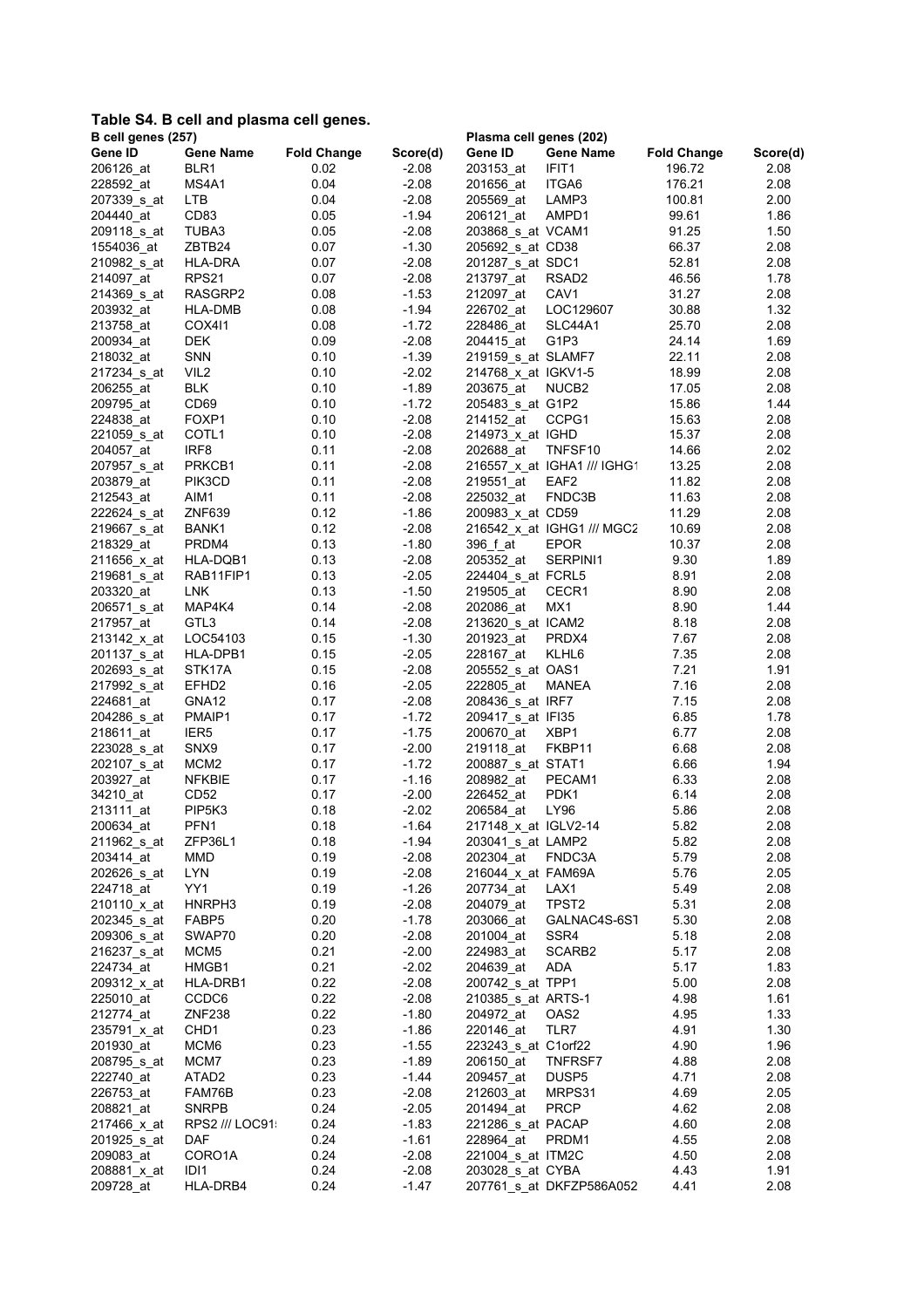| 211991 s_at             | HLA-DPA1                        | 0.25 | $-2.08$ | 222620_s_at DNAJC1   |                            | 4.29 | 2.08 |
|-------------------------|---------------------------------|------|---------|----------------------|----------------------------|------|------|
| 212288_at               | FNBP1                           | 0.25 | $-2.08$ | 202061_s_at SEL1L    |                            | 4.28 | 2.08 |
| 208313 s at             | SF <sub>1</sub>                 | 0.25 | $-2.08$ | 212900_at            | SEC24A                     | 4.25 | 2.08 |
| 201751_at               | KIAA0063                        | 0.25 | $-1.97$ | 206641 at            | TNFRSF17                   | 4.19 | 2.05 |
| 209688_s_at             | FLJ10996                        | 0.25 | $-1.61$ | 218254_s_at SAR1B    |                            | 4.14 | 2.08 |
| 202499 s at             | SLC <sub>2</sub> A <sub>3</sub> | 0.26 | $-1.91$ | 212334 at            | <b>GNS</b>                 | 4.08 | 1.97 |
| 208549 x at             | PTMA /// LOC44                  | 0.26 | $-2.02$ | 202901_x_at CTSS     |                            | 4.05 | 1.97 |
| 202880 s at             | PSCD1                           | 0.26 | $-2.08$ | 212195_at            | IL6ST                      | 4.01 | 2.02 |
| 208306_x_at             | HLA-DRB5                        | 0.26 | $-2.08$ | 225636 at            | STAT2                      | 3.99 | 1.91 |
| 201721_s_at             | LAPTM5                          | 0.27 | $-2.08$ | 204785 x at IFNAR2   |                            | 3.98 | 2.08 |
| 201594 s_at             | PPP4R1                          | 0.27 | $-2.08$ | 204698_at            | ISG <sub>20</sub>          | 3.97 | 2.02 |
| 212827_at               | <b>IGHM</b>                     | 0.27 | $-2.08$ | 200643 at            | <b>HDLBP</b>               | 3.92 | 1.94 |
|                         |                                 |      |         |                      | TMEM59                     |      |      |
| 212928_at               | TSPYL4                          | 0.27 | $-1.82$ | 200620_at            |                            | 3.91 | 2.08 |
| 226215_s_at             | FBXL10                          | 0.27 | $-2.08$ | 226422_at            | PTX1                       | 3.88 | 2.08 |
| 204882 at               | ARHGAP25                        | 0.27 | $-1.30$ | 227087_at            | INPP4A                     | 3.88 | 2.08 |
| 211921 x at             | <b>PTMA</b>                     | 0.28 | $-2.08$ | 200803_s_at TEGT     |                            | 3.86 | 2.08 |
| 224833 at               | ETS1                            | 0.28 | $-2.08$ | 223299 at            | SEC11L3                    | 3.84 | 2.05 |
| 224783_at               | MGC29814                        | 0.28 | $-2.02$ | 200805_at            | LMAN <sub>2</sub>          | 3.82 | 1.91 |
| 210448 s at             | P <sub>2</sub> R <sub>X5</sub>  | 0.28 | $-1.72$ | 219209_at            | IFIH1                      | 3.82 | 1.30 |
| 214805 at               | EIF4A1                          | 0.28 | $-1.29$ | 202558_s_at STCH     |                            | 3.76 | 2.05 |
| 200010_at               | RPL <sub>11</sub>               | 0.28 | $-1.75$ | 223209_s_at_SELS     |                            | 3.75 | 2.08 |
| 222669 s at             | <b>SBDS</b>                     | 0.28 | $-1.39$ | 221530 s_at BHLHB3   |                            | 3.75 | 1.97 |
| 203538 at               | CAMLG                           | 0.29 | $-2.08$ | 225706 at            | GLCCI1                     | 3.70 | 2.00 |
| 201197_at               | AMD1                            | 0.29 | $-2.08$ | 213836_s_at WIPI49   |                            | 3.67 | 2.08 |
| 212587 s at             | <b>PTPRC</b>                    | 0.29 | $-2.08$ |                      | 204820_s_at BTN3A3 /// BTN | 3.67 | 2.08 |
| 205967_at               | HIST1H4C                        | 0.29 | $-1.47$ | 200663 at            | CD63                       | 3.64 | 2.05 |
| 200904 at               | HLA-E                           | 0.29 | $-1.16$ | 212345_s_at CREB3L2  |                            | 3.62 | 2.08 |
| 201909_at               | RPS4Y1                          | 0.29 | $-2.02$ | 200698 at            | KDELR2                     | 3.61 | 2.05 |
| 213864 s at             | NAP1L1                          | 0.29 | $-2.08$ | 201858_s_at PRG1     |                            | 3.58 | 1.94 |
| 226633_at               | RAB8B                           | 0.30 | $-2.08$ | 208943 s_at TLOC1    |                            | 3.58 | 2.08 |
| 218100_s_at             | ESRRBL1                         | 0.30 | $-1.12$ | 202842_s_at_DNAJB9   |                            | 3.57 | 2.08 |
| 202900 s at             | NUP88                           | 0.30 | $-2.08$ | 200701 at            | NPC <sub>2</sub>           | 3.50 | 2.08 |
| 225310_at               | <b>RBMX</b>                     | 0.31 | $-2.08$ | 224628_at            | C <sub>2</sub> orf30       | 3.47 | 2.08 |
|                         |                                 |      |         |                      |                            |      |      |
| 224654 at               | DDX21 /// ZNF5!                 | 0.31 | $-2.08$ | 201649 at            | UBE2L6                     | 3.47 | 1.62 |
| 1557820 at              | AFG3L2                          | 0.31 | $-2.00$ | 203102_s_at MGAT2    |                            | 3.45 | 2.00 |
| 209422_at               | PHF <sub>20</sub>               | 0.31 | $-1.33$ | 208959_s_at TXNDC4   |                            | 3.39 | 2.08 |
| 224986_s_at             | PDPK1                           | 0.31 | $-2.08$ | 221739 at            | C19orf10                   | 3.39 | 2.08 |
| 204197 s at             | RUNX3                           | 0.32 | $-1.94$ | 222753_s_at SPCS3    |                            | 3.38 | 2.08 |
| 203175_at               | <b>RHOG</b>                     | 0.32 | $-1.98$ | 224759_s_at MGC17943 |                            | 3.37 | 2.00 |
| 221726_at               | RPL22                           | 0.32 | $-2.08$ | 218048_at            | COMMD <sub>3</sub>         | 3.37 | 2.08 |
| 225213_at               | TA-PP2C                         | 0.32 | $-1.97$ | 208658_at            | PDIA4                      | 3.35 | 2.05 |
| 206052_s_at             | <b>SLBP</b>                     | 0.32 | $-2.08$ | 218007_s_at RPS27L   |                            | 3.27 | 2.02 |
| 206095_s_at             | <b>FUSIP1</b>                   | 0.32 | $-2.08$ | 209014_at            | MAGED1                     | 3.24 | 2.00 |
| 212036_s_at             | <b>PNN</b>                      | 0.33 | $-2.08$ | 218018_at            | <b>PDXK</b>                | 3.22 | 1.30 |
| 218640_s_at             | PLEKHF2                         | 0.33 | $-1.41$ | 222411_s_at SSR3     |                            | 3.21 | 2.02 |
| 214339 <sub>_S_at</sub> | MAP4K1                          | 0.33 | $-2.08$ | 225512_at            | ZBTB38                     | 3.20 | 2.08 |
| 201231_s_at             | ENO <sub>1</sub>                | 0.33 | $-1.22$ | 221760_at            | MAN1A1                     | 3.20 | 1.91 |
| 234339_s_at             | GLTSCR2                         | 0.33 | $-1.11$ | 209806 at            | HIST1H2BK                  | 3.20 | 2.02 |
| 203185_at               | RASSF2                          | 0.33 | $-2.05$ | 208872_s_at C5orf18  |                            | 3.20 | 2.08 |
| 225049_at               | BLOC1S2                         | 0.33 | $-2.08$ | 202241_at            | TRIB1                      | 3.19 | 2.05 |
| 212671 s at             | HLA-DQA1 /// HI                 | 0.33 | $-1.69$ | 208653_s_at CD164    |                            | 3.17 | 1.58 |
| 218205 s at             | MKNK <sub>2</sub>               | 0.33 | $-1.86$ | 1555889_a_a CRTAP    |                            | 3.15 | 2.08 |
| 220755 s at             | C6orf48                         | 0.34 | $-2.08$ | 212311 at            | KIAA0746                   | 3.11 | 2.02 |
| 204009_s_at             | <b>KRAS</b>                     | 0.34 | $-2.08$ | 214257_s_at SEC22L1  |                            | 3.11 | 2.08 |
| 208885_at               | LCP1                            | 0.34 | $-1.33$ | 208689_s_at RPN2     |                            | 3.06 | 2.08 |
| 219762_s_at             | RPL36                           | 0.34 | $-1.75$ | 210046 s_at IDH2     |                            | 3.04 | 2.00 |
| 208627 s at             | YBX1                            | 0.34 | $-1.94$ | 226683_at            | SNAG1                      | 3.02 | 1.72 |
|                         |                                 | 0.34 | $-1.36$ |                      |                            | 3.02 |      |
| 201101_s_at             | BCLAF1                          |      |         | 217732_s_at ITM2B    |                            |      | 2.08 |
| 201861 s at             | LRRFIP1                         | 0.34 | $-2.08$ | 218361 at            | GOLPH3L                    | 3.01 | 1.47 |
| 212330_at               | TFDP1                           | 0.34 | $-1.19$ | 217855_x_at SDF4     |                            | 3.01 | 2.08 |
| 201917_s_at             | <b>SLC25A36</b>                 | 0.34 | $-1.59$ | 212737_at            | GM2A                       | 3.00 | 1.89 |
| 214280 x at             | HNRPA1                          | 0.35 | $-2.05$ | 224885 s at KRTCAP2  |                            | 2.99 | 2.08 |
| 203057_s_at             | PRDM <sub>2</sub>               | 0.35 | $-1.33$ | 226860 at            | TMEM19                     | 2.98 | 1.39 |
| 217816_s_at             | <b>PCNP</b>                     | 0.35 | $-2.08$ | 202027 at            | C22orf5                    | 2.95 | 1.62 |
| 208913_at               | GGA2                            | 0.36 | $-1.94$ | 200703_at            | DNCL <sub>1</sub>          | 2.94 | 1.89 |
| 200593_s_at             | <b>HNRPU</b>                    | 0.36 | $-2.05$ | 202857_at            | TMEM4                      | 2.93 | 2.08 |
| 215785 s at             | CYFIP2                          | 0.36 | $-2.00$ | 204274 at            | EBAG9                      | 2.90 | 2.08 |
| 202413_s_at             | USP1                            | 0.36 | $-2.08$ | 217788 s at GALNT2   |                            | 2.88 | 1.41 |
| 201954_at               | ARPC1B                          | 0.36 | $-1.55$ | 217933 s at LAP3     |                            | 2.80 | 1.39 |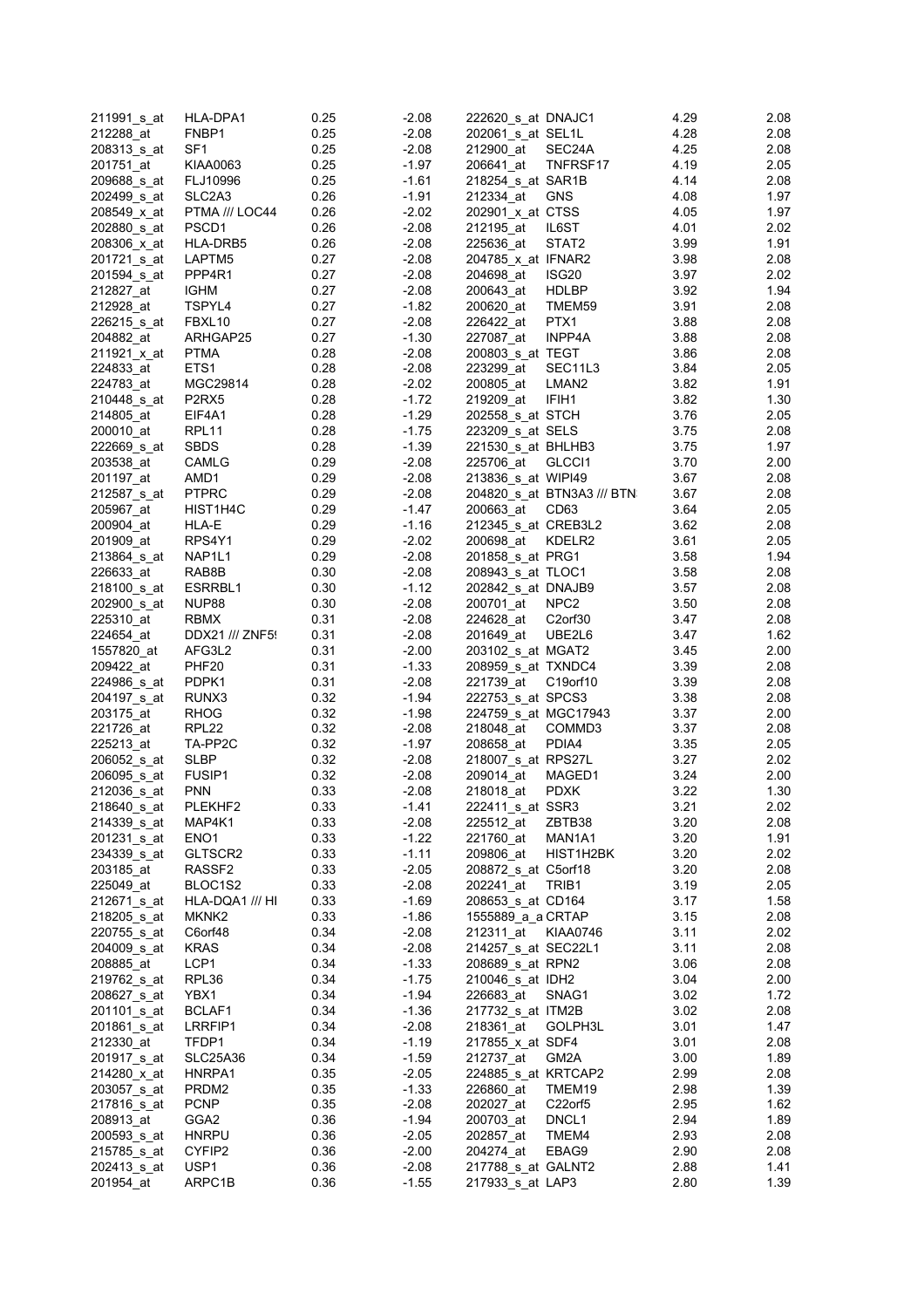| 211986_at                  | <b>AHNAK</b>       | 0.36 | $-1.16$            | 201236_s_at BTG2       |                    | 2.79 | 2.08         |
|----------------------------|--------------------|------|--------------------|------------------------|--------------------|------|--------------|
| 217947 at                  | CKLFSF6            | 0.36 | $-2.05$            | 223325 at              | TXNDC11            | 2.78 | 2.08         |
| 212401_s_at                | CDC2L1 /// CDC     | 0.36 | $-1.47$            | 214730_s_at GLG1       |                    | 2.77 | 1.78         |
| 224897 at                  | WDR26              | 0.36 | $-1.19$            | 216032_s_at C20orf47   |                    | 2.77 | 1.83         |
| 212131_at                  | FAM61A             | 0.36 | $-1.78$            | 227189_at              | CPNE5              | 2.75 | 1.89         |
| 204951_at                  | <b>RHOH</b>        | 0.36 | $-1.30$            | 203136_at              | RABAC1             | 2.75 | 1.91         |
| 202573 at                  | CSNK1G2            | 0.37 | $-1.28$            | 201944 at              | <b>HEXB</b>        | 2.74 | 2.05         |
| 201330_at                  | <b>RARS</b>        | 0.37 | $-1.55$            | 223054_at              | DNAJB11            | 2.74 | 1.91         |
| 239377_at                  | MGC11102           | 0.37 | $-1.75$            | 217824_at              | UBE2J1             | 2.70 | 2.08         |
| 200692 s at                | HSPA9B             | 0.37 | $-2.08$            | 200945 s at SEC31L1    |                    | 2.68 | 2.08         |
| 201584 s at                | DDX39              | 0.38 | $-2.08$            | 204805_s_at H1FX       |                    | 2.66 | 1.55         |
| 201170 s at                | BHLHB <sub>2</sub> | 0.38 | $-1.41$            | 217917_s_at_DNCL2A     |                    | 2.63 | 2.02         |
| 203907_s_at                | IQSEC1             | 0.38 | $-1.16$            | 207157_s_at GNG5       |                    | 2.63 | 1.97         |
| 228204_at                  | PSMB4              | 0.38 | $-1.44$            | 209340_at              | UAP1               | 2.59 | 1.94         |
| 201725 at                  | C10orf7            | 0.38 | $-1.94$            | 218189_s_at NANS       |                    | 2.58 | 1.94         |
| 208944_at                  | TGFBR2             | 0.38 | $-1.80$            | 201889_at              | FAM3C              | 2.57 | 2.02         |
| 200916_at                  | TAGLN2             | 0.38 | $-1.78$            | 1555575_a_a KDELR1     |                    | 2.56 | 1.91         |
| 212418_at                  | ELF1               | 0.38 | $-1.16$            | 218213_s_at C11orf10   |                    | 2.55 | 1.91         |
| 208615_s_at                | PTP4A2             | 0.38 | $-1.44$            | 201011 at              | RPN <sub>1</sub>   | 2.53 | 1.44         |
| 209898 x at                | ITSN <sub>2</sub>  | 0.38 | $-1.75$            | 201384_s_at NBR1       |                    | 2.52 | 1.61         |
| 212646_at                  | <b>RAFTLIN</b>     | 0.38 | $-1.30$            | 201098_at              | COPB2              | 2.52 | 1.41         |
| 200748 s at                | FTH1               | 0.38 | $-1.83$            | 201239_s_at SPCS2      |                    | 2.51 | 1.78         |
| 200892 s at                | SFRS10             | 0.39 | $-2.05$            | 200616_s_at KIAA0152   |                    | 2.50 | 1.41         |
| 227932_at                  | ARIH <sub>2</sub>  | 0.39 | $-1.36$            | 223892_s_at_TMBIM4     |                    | 2.50 | 2.08         |
| 208630_at                  | <b>HADHA</b>       | 0.39 | $-1.69$            | 217858_s_at ARMCX3     |                    | 2.49 | 2.08         |
| 224841_x_at                | GAS5               | 0.39 | $-1.58$            | 200929 at              | TMED <sub>10</sub> | 2.48 | 1.91         |
| 201112_s_at                | CSE1L              | 0.39 | $-1.44$            | 204159_at              | CDKN <sub>2C</sub> | 2.47 | 1.30         |
| 211623_s_at                | FBL                | 0.39 | $-2.08$            | 205901_at              | <b>PNOC</b>        | 2.47 | 1.97         |
| 218668 s at                | RAP <sub>2</sub> C | 0.39 | $-1.89$            | 218203_at              | ALG5               | 2.45 | 2.00         |
| 218738 s at                | <b>RNF138</b>      | 0.39 | $-1.91$            | 218170 at              | ISOC <sub>1</sub>  | 2.45 | 1.80         |
| 217478_s_at                | HLA-DMA            | 0.39 | $-1.97$            | 204205_at              | APOBEC3G           | 2.44 | 1.97         |
| 207988_s_at                | ARPC <sub>2</sub>  | 0.40 | $-2.02$            | 201568 at              | QP-C               | 2.43 | 1.55         |
| 202300_at                  | <b>HBXIP</b>       | 0.40 | $-1.91$            | 202211_at              | ARFGAP3            | 2.42 | 1.94         |
| 214812 s at                | MOBK1B             | 0.40 | $-2.08$            | 201399_s_at TRAM1      |                    | 2.42 | 1.80         |
| 227110_at                  | <b>HNRPC</b>       | 0.40 | $-1.89$            | 225621 at              | ALG <sub>2</sub>   | 2.42 | 1.91         |
| 200750_s_at                | RAN                | 0.41 | $-2.00$            | 200969_at              | SERP1              | 2.41 | 2.08         |
| 201606_s_at                | PWP <sub>1</sub>   | 0.41 | $-2.08$            | 200678 x at GRN        |                    | 2.40 | 1.79         |
| 224810_s_at                | ANKRD13            | 0.41 | $-1.66$            | 209001_s_at ANAPC13    |                    | 2.38 | 2.08         |
| 213293_s_at                | TRIM22             | 0.41 | $-1.30$            | 224700_at              | <b>SIMP</b>        | 2.36 | 1.94         |
| 201305 x at                | ANP32B             | 0.41 | $-1.97$            | 221253_s_at TXNDC5     |                    | 2.35 | 1.83         |
| 224656_s_at                | <b>MTPN</b>        | 0.41 | $-2.08$            | 218320_s_at NDUFB11    |                    | 2.34 | 1.97         |
| 212721_at                  | SFRS12             | 0.41 | $-1.39$            | 201690_s_at TPD52      |                    | 2.33 | 2.08         |
| 211968_s_at                | <b>HSPCA</b>       | 0.41 | $-2.08$            | 202084_s_at SEC14L1    |                    | 2.33 | 2.08         |
| 200064_at                  | <b>HSPCB</b>       | 0.42 | $-2.02$            | 201832_s_at VDP        |                    | 2.32 | 1.64         |
| 212232_at                  | FNBP4              | 0.42 | $-1.19$            | 209200_at MEF2C        |                    | 2.31 | 1.58         |
|                            | TACC1              | 0.42 |                    | 206632 s at APOBEC3B   |                    | 2.31 |              |
| 200911 s_at<br>218088_s_at | <b>RRAGC</b>       | 0.42 | $-2.00$<br>$-1.22$ | 225433_at              | GTF2A1             | 2.27 | 1.33<br>1.36 |
| 200715_x_at                | RPL13A             | 0.42 | $-2.08$            | 200046_at              | DAD <sub>1</sub>   | 2.26 | 1.55         |
|                            |                    | 0.42 | $-1.55$            |                        | ARMET              | 2.24 | 1.61         |
| 206245 s at<br>224594_x_at | IVNS1ABP<br>ACTB   | 0.42 | $-2.00$            | 202655_at<br>202502 at | <b>ACADM</b>       | 2.24 | 1.64         |
| 233936_s_at                | <b>ZNF403</b>      | 0.42 | $-1.69$            | 224891 at              | FOXO3A             | 2.24 | 1.91         |
|                            | PLEKHA2            | 0.42 | $-2.08$            | 201900_s_at AKR1A1     |                    | 2.20 | 1.83         |
| 225136_at                  |                    |      |                    |                        |                    |      |              |
| 208956 x at                | DUT                | 0.43 | $-1.97$            | 225327_at              | FLJ10980           | 2.20 | 1.39         |
| 202864_s_at                | SP100              | 0.43 | $-1.28$            | 201762 s at PSME2      |                    | 2.20 | 1.64         |
| 218499_at                  | <b>MASK</b>        | 0.43 | $-2.05$            | 203613_s_at NDUFB6     |                    | 2.18 | 1.44         |
| 224964 s at                | GNG2               | 0.43 | $-1.75$            | 201096 s_at ARF4       |                    | 2.13 | 1.66         |
| 214334 x at                | DAZAP2 /// LOC     | 0.43 | $-1.41$            | 203605 at              | SRP54              | 2.11 | 1.41         |
| 209780_at                  | PHTF <sub>2</sub>  | 0.43 | $-1.80$            | 223001_at              | DC <sub>2</sub>    | 2.11 | 1.80         |
| 227068_at                  | PGK1               | 0.43 | $-1.33$            | 229419_at              | FBXW7              | 2.10 | 2.02         |
| 202097_at                  | <b>NUP153</b>      | 0.43 | $-2.08$            | 222763_s_at WDR33      |                    | 2.10 | 1.47         |
| 202302 s at                | FLJ11021           | 0.43 | $-1.72$            | 202605_at              | <b>GUSB</b>        | 2.09 | 2.02         |
| 222417_s_at                | SNX5               | 0.43 | $-1.75$            | 214150 x at ATP6V0E    |                    | 2.08 | 1.69         |
| 213088_s_at                | DNAJC9             | 0.44 | $-1.91$            | 205812_s_at TMED9      |                    | 2.07 | 1.75         |
| 222976_s_at                | TPM3               | 0.44 | $-2.08$            | 210293_s_at SEC23B     |                    | 2.03 | 1.86         |
| 203137_at                  | <b>WTAP</b>        | 0.44 | $-1.16$            | 221471_at              | TDE1               | 2.03 | 1.33         |
| 212085_at                  | SLC25A6            | 0.44 | $-1.89$            | 207812_s_at GORASP2    |                    | 2.03 | 2.00         |
| 212227_x_at                | EIF1               | 0.44 | $-1.47$            | 208674_x_at DDOST      |                    | 2.02 | 2.02         |
| 220890_s_at                | DDX47              | 0.44 | $-1.89$            |                        |                    |      |              |
| 200686 s at                | SFRS11             | 0.44 | $-2.05$            |                        |                    |      |              |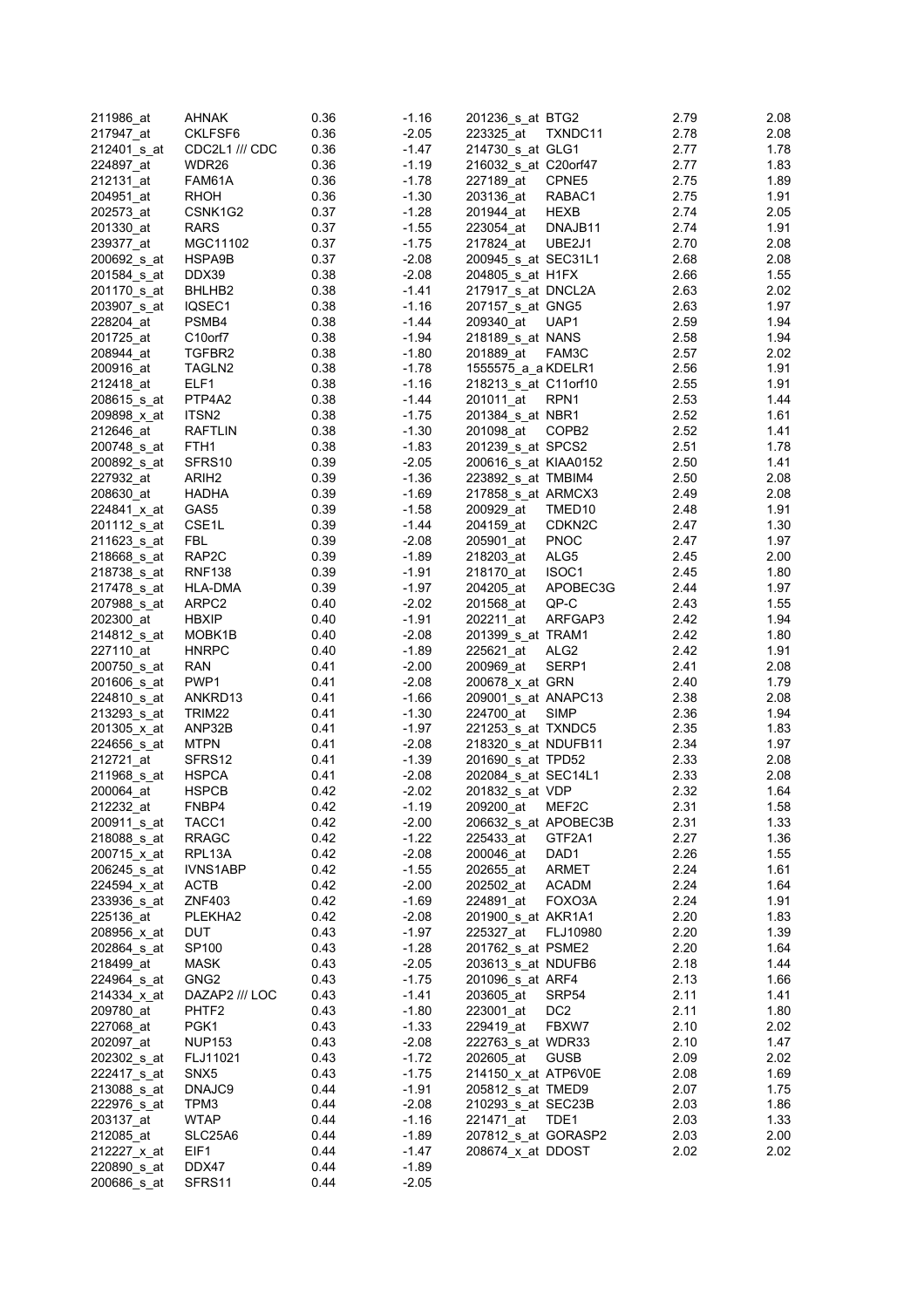| 209153_s_at      | TCF3               | 0.44 | $-1.75$ |
|------------------|--------------------|------|---------|
| 201225_s_at      | SRRM1              | 0.44 | $-2.00$ |
| 217846_at        | QARS               | 0.44 | $-2.08$ |
| 201892 s at      | IMPDH2             | 0.45 | $-1.64$ |
| 223218 s_at      | NFKBIZ             | 0.45 | $-1.48$ |
| 223474_at        | C14orf4            | 0.45 | $-1.29$ |
| 213376 at        | ZBTB1              | 0.45 | $-1.19$ |
| 226914_at        | ARPC5L             | 0.45 | $-1.72$ |
| 201479_at        | DKC1               |      |         |
|                  | MRCL3 /// MRL(     | 0.45 | $-1.78$ |
| 201318_s_at      |                    | 0.45 | $-1.83$ |
| 200638_s_at      | YWHAZ              | 0.45 | $-2.08$ |
| 200851_s_at      | <b>KIAA0174</b>    | 0.45 | $-1.33$ |
| 229519_at        | FXR1               | 0.45 | $-1.19$ |
| 217779 s at      | PNRC2              | 0.45 | $-2.08$ |
| 209033_s_at      | DYRK1A             | 0.45 | $-1.11$ |
| 204446_s_at      | ALOX5              | 0.46 | $-1.36$ |
| 224606_at        | KLF6               | 0.46 | $-1.33$ |
| 221230 s at      | ARID4B             | 0.46 | $-1.25$ |
| 200662_s_at      | TOMM20             | 0.46 | $-2.08$ |
| 209619_at        | CD74               | 0.46 | $-1.44$ |
| 204912 at        | IL10RA             | 0.46 | $-1.55$ |
| 200840_at        | KARS               | 0.46 | $-2.08$ |
| 201934_at        | PRO2730            | 0.46 | $-2.05$ |
| 200082_s_at RPS7 |                    | 0.46 | $-1.64$ |
| 200081_s_at      | RPS6               | 0.46 | $-1.97$ |
| 201574 at        | ETF1               | 0.46 | $-2.02$ |
| 201385 at        | DHX15              | 0.46 | $-2.08$ |
| 200909_s_at      | RPLP2              | 0.47 | $-1.39$ |
| 200094_s_at      | EEF2               | 0.47 | $-1.50$ |
| 209572_s_at      | EED                | 0.47 | $-1.25$ |
| 211762_s_at      | KPNA2              | 0.47 | $-1.44$ |
| 201356 at        | SF3A1              | 0.47 | $-1.83$ |
| 208103_s_at      | ANP32E             | 0.47 | $-1.19$ |
| 200631_s_at      | SET                | 0.47 | $-2.08$ |
|                  |                    |      |         |
| 200072_s_at      | HNRPM              | 0.47 | $-2.02$ |
| 208788_at        | ELOVL <sub>5</sub> | 0.48 | $-2.08$ |
| 201498_at        | USP7               | 0.48 | $-1.62$ |
| 217028_at        | CXCR4              | 0.48 | $-1.58$ |
| 214317 x at      | RPS <sub>9</sub>   | 0.48 | $-1.50$ |
| 208319 s at      | RBM3               | 0.48 | $-1.89$ |
| 200754_x_at      | SFRS2              | 0.48 | $-2.08$ |
| 238035 at        | SP3                | 0.49 | $-1.22$ |
| 200626_s_at      | MATR3              | 0.49 | $-1.97$ |
| 209323_at        | <b>PRKRIR</b>      | 0.49 | $-1.44$ |
| 211939_x_at      | BTF3               | 0.49 | $-2.08$ |
| 222465 at        | C15orf15 /// LOC   | 0.49 | -2.00   |
| 225932_s_at      | HNRPA2B1           | 0.49 | $-2.08$ |
| 208736 at        | ARPC3              | 0.50 | $-1.91$ |
| 229813_x_at      | DAZAP1             | 0.50 | -1.86   |
| 206055 s at      | SNRPA1             | 0.50 | $-1.97$ |
| 202644 s at      | TNFAIP3            | 0.50 | $-1.30$ |
| 204118 at        | CD48               | 0.50 | $-1.22$ |
| 202157_s_at      | CUGBP2             | 0.50 | $-2.02$ |
|                  |                    |      |         |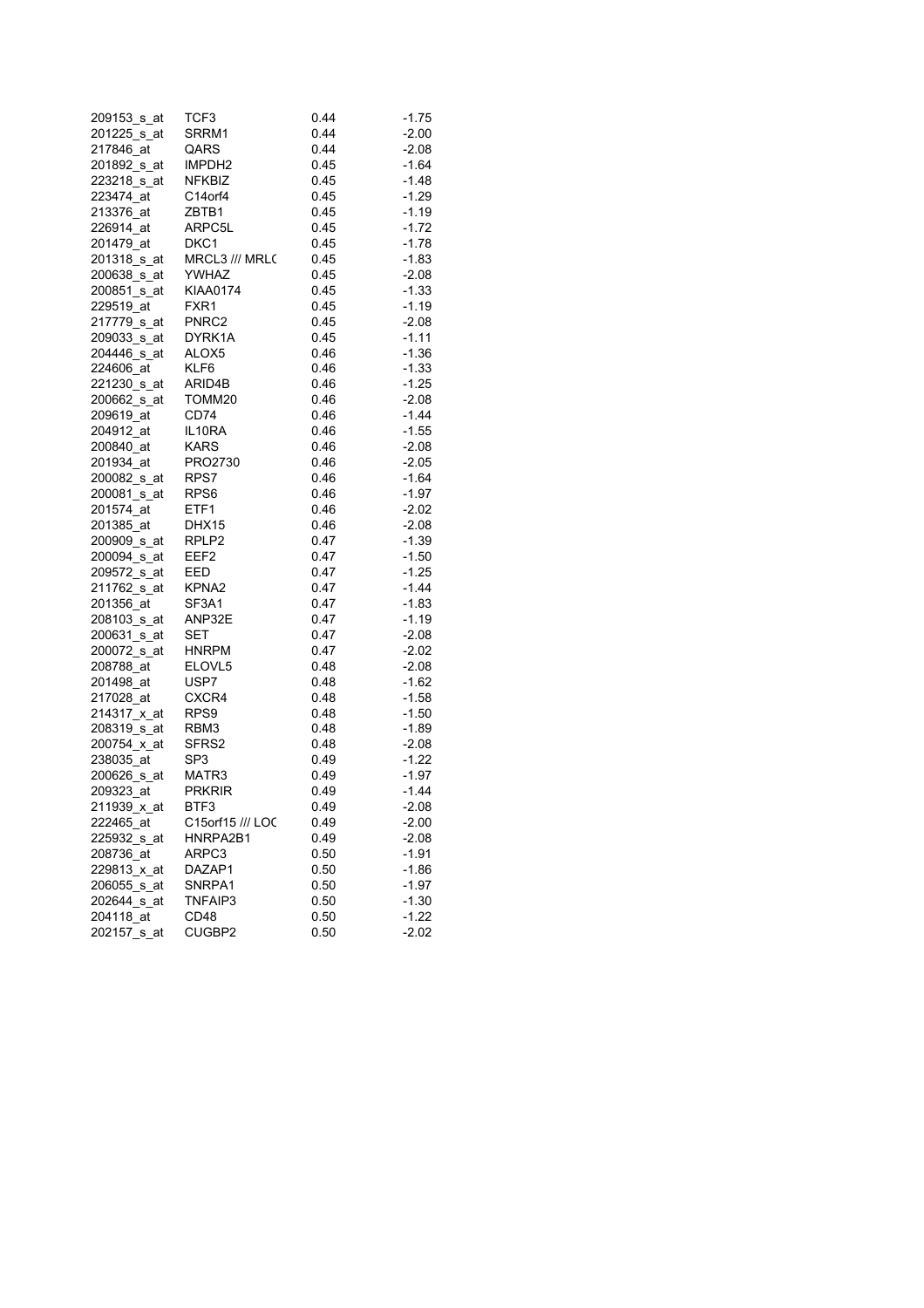#### **Table S5. B cell and plasma cell biological networks. Networks associated to B cells**

| ID             | Molecules in Network                                                                                                                                                                                                                                                                                                                                                     | Score                   | Focus Molecules Top Functions |                                                                                                                |
|----------------|--------------------------------------------------------------------------------------------------------------------------------------------------------------------------------------------------------------------------------------------------------------------------------------------------------------------------------------------------------------------------|-------------------------|-------------------------------|----------------------------------------------------------------------------------------------------------------|
| 1              | ACTB, CCDC6, CDC2L2, COTL1, DDX21, DEK, ELF1, ENO1, ERK,<br>ETS, ETS1, FBL, HIST4H4 (includes EG:121504), HNRNPA1,<br>HNRNPA2B1, HNRNPC, HNRNPU, IVNS1ABP, MKNK2, PPIA<br>(includes EG:5478), PRDM2, RAN, RBMX, RP6-213H19.1, RPS7,<br>SET, SFRS2, SFRS11, SFRS12, SH2B3, Sos, SP100, SRRM1,                                                                             | 61                      | 32                            | RNA Post-Transcriptional Modification,<br>Cancer, Cellular Movement                                            |
| 2              | TACC1, TRA2B<br>ALOX5, BHLHE40, CXCR4, Cyclin A, E2f, EED, FSH, HADHA, hCG,<br>Histone h3, IGHM, KRAS, MCM2, MCM5, MCM6, MCM7, Mek,<br>MMD, MTPN, P38 MAPK, PIK3CD, PMAIP1, PTPRC, RAB8B,<br>RASSF2, RPS9, SLC2A3, SP3, TCF3, TFDP1, TGFBR2, TUBA1A,<br>Vegf, YY1, ZFP36L1                                                                                               | 46                      | 27                            | Cellular Development, Hematological<br>System Development and Function,<br>Hematopoiesis                       |
| 3              | Caspase, CD3, CD52, CD55, CSE1L, EEF2, FTH1, Hdac,<br>HISTONE, Histone h4, Hsp70, Hsp90, HSP90AA1, HSP90AB1,<br>HSPA9, Importin alpha, Importin beta, Jnk, KARS, KPNA2, MAP4K1,<br>MAP4K4, NFKBIE, NUP153, PFN1, PGK1, QARS, RARS, RPL22,<br>RPLP2, RUNX3, Sapk, SLBP, TPM3, YWHAZ                                                                                       | 39                      | 24                            | Cancer, Gastrointestinal Disease, Cell<br>Signaling                                                            |
| $\overline{4}$ | BLK, CD69, CD74, CD83, GAS5, HLA-DMA, HLA-DMB, HLA-DPA1,<br>HLA-DPB1, HLA-DQA1, HLA-DQB1, HLA-DR, HLA-DRA, HLA-DRB1,<br>HLA-DRB4, HMGB1 (includes EG:3146), IFN Beta, Ifn gamma, IL12<br>(complex), Interferon alpha, IRF8, LTB, LYN, MHC Class II, Mhc ii,<br>MHC II-β, Mhc2 Alpha, MS4A1, NFkB (complex), NFKBIZ,<br>RFTN1, RNASE2, TCR, TIr, WTAP                     | 37                      | 23                            | Antigen Presentation, Cell-mediated<br>Immune Response, Humoral Immune<br>Response                             |
| 5              | Actin, AHNAK, Akt, Arp2/3, ARPC2, ARPC3, ARPC1B, ARPC5L<br>(includes EG:81873), BCR, CAMLG, Cofilin, CORO1A, CYFIP2<br>(includes EG:26999), EZR, F Actin, Fcer1, FCGR1A/2A/3A, FNBP1,<br>GNA12, MIc, MRCL3, Nfat (family), PDPK1, PHF20, PId, PLEKHA2,<br>PRKCB, Rac, Ras, Ras homolog, RASGRP2, RHOG, RHOH, Rock,                                                       | 26                      | 20                            | Cellular Assembly and Organization,<br>Cell Morphology, Embryonic<br>Development                               |
| 6              | STK17A<br>ARRB1, BCLAF1, C16ORF80, CDK5, CHD1 (includes EG:1105),<br>CLTCL1, CSNK2A1, DDX47, E2F4, EIF1AD, EIF2C2, GAPDH<br>(includes EG:2597), GLTSCR2, HBXIP, HDAC3, HNF1A, HNF4A,<br>IER5, KPNB1, LYAR, MIB1, NCOR1, PCNP, PPP4R1, PPTC7,<br>PWP1, RAP2C, RSL24D1, RXRA, SNX5, STAT1, TLN1, WASL                                                                      | 21                      | 15                            | Infection Mechanism, Gene Expression,<br>Lipid Metabolism                                                      |
| 7              | (includes EG:8976), YWHAG<br>14-3-3, ALP, ANKRD13A, Ap1, Calmodulin, CaMKII, Cytochrome c,<br>DYRK1A, ELOVL5, ERK1/2, FABP5, G alphai, GNG2, HLA-E, IgG,<br>IL1, IL10RA, Insulin, KLF6, LAPTM5, LDL, Mapk, MIR124, Pdgf,<br>PDGF BB, PI3K, PIP5K3, Pka, Pkc(s), PSMB4, RPS6, SNX9<br>(includes EG:51429), SWAP70, TNFAIP3, Tubulin                                       | 21                      | 15                            | Carbohydrate Metabolism, Lipid<br>Metabolism, Molecular Transport                                              |
| 8              | AMD1, ARHGAP25, ATAD2, ATP, BLOC1S2, CASP9, CD48,<br>CTBP1, CXCR5, FBXL10, FNBP4, FOXP1, FOXP2, FXYD2, GLO1,<br>HTT, IFT57, IL6, JUN, Jun-ATF2, NGFR, NSMAF, P2RX1, P2RX2,<br>P2RX4, P2RX5, P2RX6, PRDM4, SBDS, SERPINA3K (includes<br>EG:20714), SLCO1A1, SNRPB, testosterone, TMC6, TMC8                                                                               | 20                      | 15                            | Cardiovascular System Development<br>and Function, Dermatological Diseases<br>and Conditions, Genetic Disorder |
| 9              | AGT, ANP32B, ASAH2, CLGN, CSNK1G2, CTSZ (includes<br>EG:1522), DAZAP1, DKC1, ELAVL1, EPO, ESR1, ETF1, FN1,<br>HNRNPA0, HNRNPM, LCP1, LSS, LTBP2, NUP88, PDLIM2,<br>PRKRIR, PUS1, RPL36 (includes EG:25873), RPS13, RPS4Y1,<br>SAPS2, SEC22B, SF1, SF3A1, SLC14A2, SNN, TM4SF1, TNF,<br>TNS1, UGCG                                                                        | 18                      | 14                            | Organismal Injury and Abnormalities,<br>Lipid Metabolism, Molecular Transport                                  |
| 10             | ABCA2, ABCC6, AFG3L1, AFG3L2, ATP8, ATP11B, ATP13A2,<br>ATP13A5, ATP5H (includes EG:10476), ATP5S, ATPase, C14ORF4,<br>DAZAP2 (includes EG:9802), DDX39, DDX3Y (includes EG:26900),<br>DHX8, DHX15, DHX16, DQX1, EFHD2, IMPDH2, MDN1 (includes<br>EG:362498), MIR126, MIR1 (human), NTP, PICK1, PSMD6,<br>PTMAP7, RNF138, RSRC2, TAGLN2, TRIM22, UBQLN4, USP7,<br>WRNIP1 | 17                      | 13                            | DNA Replication, Recombination, and<br>Repair, Energy Production, Nucleic Acid<br>Metabolism                   |
| 11             | ABCB4, ATP6V1B2, BCAP29, BLMH, CCDC93, CDH13, CHD2,<br>CMTM6, COX15, COX4I1, EIF4A1, EPS15L1, FAM100B, GGA2,<br>HGF, IDH2, INPP5E, KCNK1, MIR125B1, NOVA1, PDLIM1, PLOD1,<br>PNRC1, PRDX3, progesterone, RAVER1, ROD1, RPL11, RPL13A,<br>RPS2, RPS21, SEC61A1, SLC2A4, SPSB1, TUBB6                                                                                      | 15                      | 12                            | Cell Morphology, Carbohydrate<br>Metabolism, Cellular Growth and<br>Proliferation                              |
| 12             | AMIGO3, ARF5, ARF6, BTF3, Ck2, CYTH1, EIF2S2, FBXO11,<br>FXR1, GGNBP2, GSPT1, GTF2H1, HOXB6, IPCEF1, IQSEC1,<br>MIR199A1, MIRN325, MVP, NAP1L1, NKRF, PHTF2, PNN, POLB,<br>POLR2F, PTMA, RNA polymerase II, RNF111, SNRPA1, SUB1,<br>SYT4, TBX2, TRIM23, UBE2R2 (includes EG:54926), YBX1, ZNF238                                                                        | 15                      | 12                            | Cell Signaling, Nucleic Acid Metabolism,<br>Small Molecule Biochemistry                                        |
| 13             | 14-3-3(β,γ,θ,η,ζ), APOL3 (includes<br>EG:80833), ARID4B, CCNO, CKAP2, CRTC1, CUL4B, DUT (includes<br>EG:1854), E2F1, EIF1, FUSIP1, IGF1R, KLC4, LARP1, MFAP1,<br>NR3C1, OSBPL3, PCNA, PTP4A2, RAB11FIP1, RASSF8, RBM3,<br>RRAGC, SHROOM2, SLC25A6, SMU1, TBC1D1, USP1, USP37<br>(includes EG:57695), WDR26, WDR76, WDR82, YWHAD, YWHAG,<br>YWHAH                         | 15                      | 12                            | Cellular Development, Endocrine<br>System Development and Function, Lipid<br>Metabolism                        |
| 14             | AIM1 (includes EG:202), APOD, ARIH2, BCCIP, CDC73, CDH10,<br>CTNNB1, CTNNBIP1, CTTNBP2, CTTNBP2NL, DLG5, FAM40A,<br>HNRNPH3, ITSN2, JOSD1, KIAA0174, LSM14A, MIR206, MIR24-1,<br>NUFIP2, NXN, POU3F2, PPP2R1A, PTN, RAB8B, RP5-1000E10.4,<br>SLC12A2, SLC25A36, SLC6A2, SP8, STK24, TOMM20, TRAF3IP3,<br>ZBTB1, ZBTB24 (includes EG:9841)                                | 15                      | 12                            | Gene Expression, Organismal<br>Development, Endocrine System<br><b>Disorders</b>                               |
| 15             | ACSM3, ATAD4, BANK1, beta-estradiol, CCDC85B, CDC123,<br>CDC42SE1, CNN2, CUGBP2, ERBB2, FAM76B, FEZ2, HSF2BP,<br>IDI1, KDELR3, KLK11, LRRFIP1, MATR3, MOBKL1B, MPHOSPH9,<br>MSMB, NNMT, PCBP1 (includes EG:5093), PLEKHF2 (includes<br>EG:79666), PNRC2 (includes EG:55629), SLC35A5, SOLH, SPAG4,<br>SPOCK1, STAT3, STMN3, TGFB1, TSPYL4, Ubiquitin, ZFP36              | 14                      | 11                            | Drug Metabolism, Lipid Metabolism,<br>Small Molecule Biochemistry                                              |
| 16             | APTX, ZNF639                                                                                                                                                                                                                                                                                                                                                             | 2                       | 1                             | DNA Replication, Recombination, and<br>Repair, Genetic Disorder, Neurological<br><b>Disease</b>                |
| 17             | C6ORF48, CFTR                                                                                                                                                                                                                                                                                                                                                            | $\overline{\mathbf{c}}$ | 1                             | Cell Morphology, Digestive System<br>Development and Function, Endocrine<br>System Development and Function    |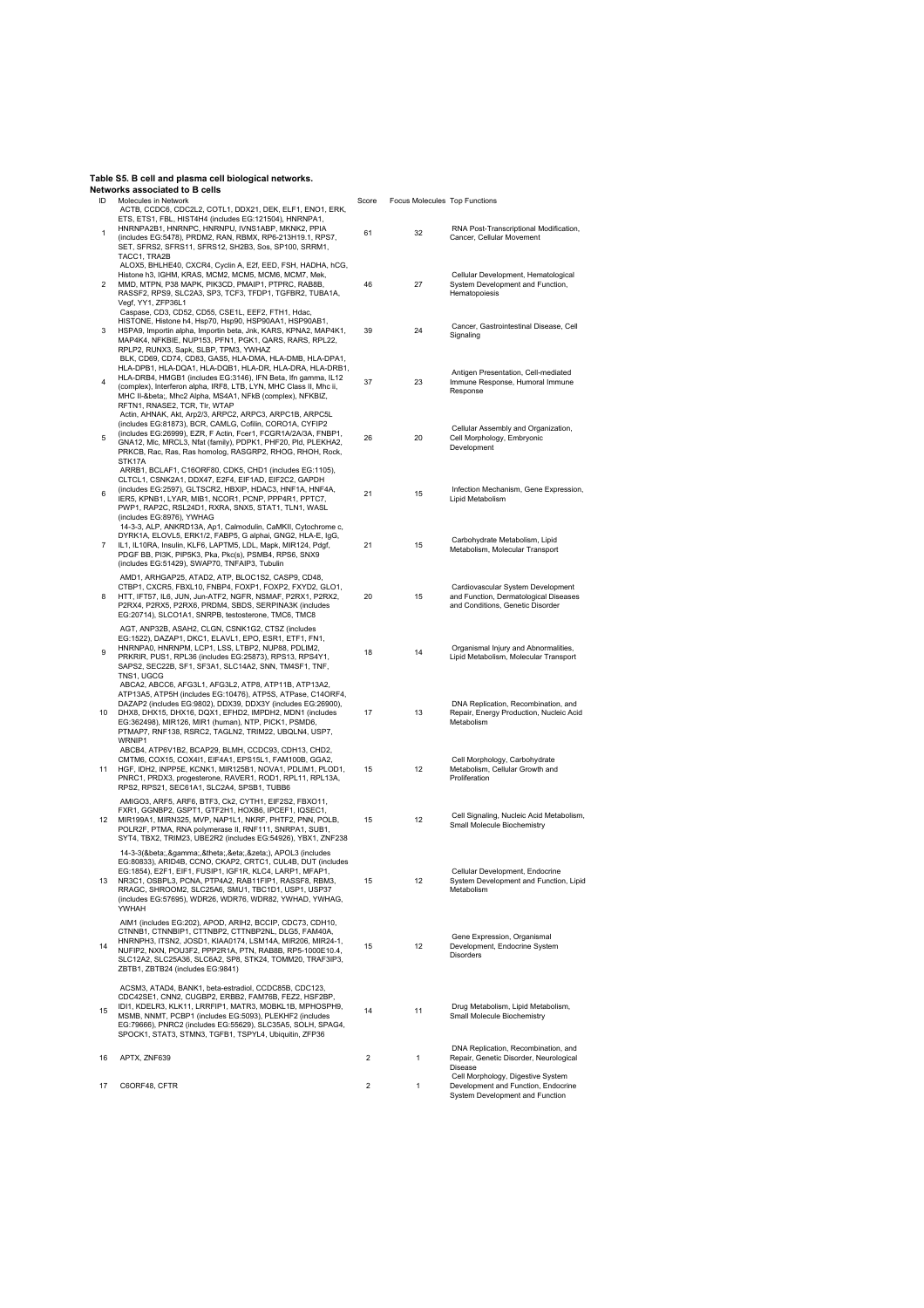| 18             | FANCC, PION                                                                                                                                                                                                                                                                                                                                                                                       | 2              | 1                                   | Cell Cycle, Gene Expression, RNA Post-<br><b>Transcriptional Modification</b>                                        |
|----------------|---------------------------------------------------------------------------------------------------------------------------------------------------------------------------------------------------------------------------------------------------------------------------------------------------------------------------------------------------------------------------------------------------|----------------|-------------------------------------|----------------------------------------------------------------------------------------------------------------------|
| 19             | ANP32E, MIR195                                                                                                                                                                                                                                                                                                                                                                                    | 2              | 1                                   | Cellular Compromise, Skeletal and<br>Muscular Disorders, Inflammatory                                                |
| 20             | DNAJC, DNAJC9, Hsp22/Hsp40/Hsp90                                                                                                                                                                                                                                                                                                                                                                  | 2              | 1                                   | <b>Disease</b>                                                                                                       |
|                | Networks associated to plasma cells                                                                                                                                                                                                                                                                                                                                                               |                |                                     |                                                                                                                      |
| ID<br>1        | Molecules in Network<br>ALG2, ARFGAP3, C2ORF30, DAD1, DDOST, Dolichyl-<br>diphosphooligosaccharide-protein glycotransferase, GOLPH3L,<br>HSPA13, IGKC, KDELR2, KRTCAP2, LMAN2, LY96, MGAT2, NFKB<br>(complex), OSTC, PRDM1, PRDX4, RPN1, RPN2, RSAD2, SEC11C,<br>SEC23B, SEL1L, SPCS2, SRP54, SSR1, SSR4, STT3B, TMBIM4,<br>TNFRSF17, TRAM1, TXNDC5, TXNDC11, XBP1                                | Score<br>67    | Focus Molecules Top Functions<br>33 | Post-Translational Modification, Cellular<br>Development, Hematological System<br>Development and Function           |
| 2              | APOBEC3G, BTG2, DUSP5, ERK, ERP44, IFI6, IFI35, IFIH1, IFIT1,<br>IFN Beta, Ifn gamma, IFNAR2, IL12 (complex), IL6ST, Interferon<br>alpha, IRF7, ISG20, ISG15 (includes EG:9636), ISGF3, JAK,<br>MEF2C, MHC Class I (complex), MHC Class II, MX1, OAS1, OAS2,<br>PSME2, STAT, STAT1, STAT2, Stat1-Stat2, TLR7, TMBIM6,<br>TNFSF10, TRIB1                                                           | 40             | 24                                  | Antigen Presentation, Antimicrobial<br>Response, Cell-mediated Immune<br>Response                                    |
| 3              | C11ORF10, CABC1, CRTAP, CYTH2, EDEM3, ERAP1, FAM160A2,<br>FKBP7, FKBP10, FKBP11, FKBP14, GGCX, GNG5, GNS, HNF4A,<br>IL1B, ISOC1, KLHL6, NBR1, NUCB2, PPIL1, PPIL2, PRCP,<br>RABAC1, SEC11C, SPCS2, SPCS3, SRP54, SSR2, SSR3,<br>TMEM176B, TMEM59 (includes EG:9528), UAP1, XBP1, YIF1A                                                                                                            | 35             | 21                                  | Lipid Metabolism, Molecular Transport,<br>Small Molecule Biochemistry                                                |
| 4              | ACADM, Ap1, Caspase, CD27, CD38, CD59, CDKN2C, CTSS,<br>Cytochrome c, ERK1/2, Fgf, GLG1, GRN, Histone h3, IGHG1, IGHM,<br>IGL@, Igm, Ikb, IKK (complex), IL1, Insulin, Jnk, LAP3, LAX1,<br>MAGED1, MGC29506, P38 MAPK, PECAM1, peptidase, SCARB2,<br>SEC31A, SPCS3, TPP1, Ubiquitin                                                                                                               | 33             | 20                                  | Cell-To-Cell Signaling and Interaction,<br>Hematological System Development and<br>Function, Humoral Immune Response |
| 5              | ADA, Akt, ALG5, CAV1, CD63, Collagen(s), CYBA, E2f, EPOR,<br>FOXO3, GUSB, ICAM2, INPP4A, Integrin, Integrin alpha 4 beta 1,<br>ITGA6, LAMP2, LDL, MAN1A1, MANEA, Mannosidase Alpha, Mapk,<br>NPC2, Pdgf, PDGF BB, PI3K, Pld, Ras, SAR1B, SDC1, STAT5a/b,<br>Tgf beta, TPD52, VCAM1, Vegf                                                                                                          | 30             | 19                                  | Cancer, Cellular Movement,<br>Reproductive System Disease                                                            |
| 6              | ARMET, BACE1, BHLHE41, CNPY2, COPB2, GLRX2, GORASP2,<br>HIF1A, hydrogen peroxide, IDH2, IKBKE, ITM2C, MLEC, NADH<br>dehydrogenase, NDUFA2, NDUFA3, NDUFA11, NDUFA10 (includes<br>EG:4705), NDUFA4L, NDUFAB1, NDUFB2, NDUFB4, NDUFB6,<br>NDUFB7, NDUFB11, NDUFV3, PDIA4, PDK1, SEC14L1, SELS,<br>TMED9, TMED10, TRAF6, VCP, ZAP70                                                                  | 23             | 16                                  | Cancer, Cell Cycle, Cell Death                                                                                       |
| $\overline{7}$ | AGT, AIFM3, ANAPC13, APC, APC-CDC20, APC-FZR1, CABC1,<br>CASP3, CEBPA, CKAP2, Corticosteroid-GCR, EBAG9, FAM3C,<br>FNDC3A, GALNT2, GLIPR1, H1FX, HDLBP, IGKV1-5, KDELR1,<br>LETMD1, MIRLET7A1, MMRN1, NFYB, NMT2, NR3C1, Poly ADP-<br>ribose polymerase, REEP5, SERINC3, SERPINI1, SESN1, SPPL2B,<br>TP53, USO1, WDR33                                                                            | 19             | 14                                  | Cell Cycle, Cell Death, Dermatological<br>Diseases and Conditions                                                    |
| 8              | ARF4, ATP6V0E1, C12ORF23, CD164, CREB3L2, DNAJB7,<br>DNAJB8, DNAJB9, DNAJB11, DNAJB12, DNAJB13, DNAJB14,<br>DNAJC1, DNAJC4, DNAJC6, DNAJC8, DNAJC9, DNAJC15,<br>DNAJC16, DNAJC17, DNAJC18, DNAJC19, DNAJC21, DNAJC5B,<br>DNAJC5G, DYNLL1, FBXW7, FSH, Hsp22/Hsp40/Hsp90, MIR124,<br>MIR1 (human), PDXK, SERP1, SLC25A30, SLC44A1                                                                  | 19             | 13                                  | Cell Morphology, Carbohydrate<br>Metabolism, Drug Metabolism                                                         |
| 9              | AKR1A1, AMPD1, Ap2a2-Cltc-Hd, ARMCX3, BPI, butyric acid,<br>C6ORF66, CCPG1, CDKN2A, CLTC, CMPK2, COMMD3, CPNE5,<br>CYP2D12, DTYMK, DYNLRB1, EMP3, GPRC5A, HDGF, HTT,<br>HUNK, IFNA2, ITM2B, NFKB1, Proteasome, retinoic acid, RPL5<br>(includes EG:19983), SEC22B, SRGN, TPR, UBE2L6, UBE2S,<br>UQCR, UQCRQ, ZNF133                                                                               | 19             | 13                                  | Cellular Development, Cellular Growth<br>and Proliferation, Reproductive System<br>Development and Function          |
| 10             | AIM2, CCR6, CECR1, CIC, CTSH, CYB561, ESM1, FASLG,<br>FNDC3B, HEXB, HIRA, HIRIP3, HIST1H2BK, IFI30, IFNG,<br>KIAA1370, LAMP3, LY6A, MEFV, MIRN292 (includes<br>EG:100049711), NCAN, PHF15, PNOC, SEC62, SMTN, SNX18,<br>TGFB1, TMEM184B, TPST2, TREM1, TRIM22, TTC28, TYMP,<br>UBE2J1, VIPR2                                                                                                      | 17             | 12                                  | Cellular Function and Maintenance, Cell-<br>To-Cell Signaling and Interaction, Cell<br>Death                         |
| 11             | ACTB, APOBEC3B, B4GALNT1, BTN3A3, BTNL2, C19ORF10,<br>CCRN4L, CD276, CD1C, CHI3L3 (includes EG:12655), CHST2,<br>EAF2, ELAVL4, GALNAC4S-6ST, GBP1 (includes EG:14468),<br>GM2A, HCK, HRSP12, IFI203, IKBKG, IL4, IL19, KYNU (includes<br>EG:8942), METTL7A, MME, MRPS31, RBP3, RPS27L (includes<br>EG:51065), SDF4, SLAMF7, STARD3, THOP1, TNF, TXLNA<br>(includes EG:200081), Vacuolar H+ ATPase | 15             | 11                                  | Cardiovascular Disease, Inflammatory<br>Disease, Lipid Metabolism                                                    |
| 12             | AKR1B7, Androgen-AR, AR, AR-HSP90, C4A, Ck2, DHT-AR,<br>dihydrotestosterone, ERGIC2, FAM69A, GLCCI1, GTF2A1, GTF2A2,<br>GTF2F1, HSP90AB1, INSL3, LCN5, MAK, NANS, NCOA4, NR5A1,<br>PAK6, PBSN, Pka, RNA pol2-transcription factor, RNF14, SEC24A,<br>SELENBP1, SUGT1, SVIL, SVS2, TARP, TFIIF, TMF1, TRIP13                                                                                       | 7              | 6                                   | Organ Development, Reproductive<br>System Development and Function,<br>Gene Expression                               |
| 13             | FCRL5, PTPN6                                                                                                                                                                                                                                                                                                                                                                                      | 2              | 1                                   | Cell-To-Cell Signaling and Interaction,<br>Cell-mediated Immune Response,<br>Cellular Growth and Proliferation       |
| 14             | BSCL2, TMEM19                                                                                                                                                                                                                                                                                                                                                                                     | $\overline{2}$ | 1                                   | Endocrine System Disorders, Genetic<br>Disorder, Metabolic Disease                                                   |
| 15             | ZBTB4, ZBTB38                                                                                                                                                                                                                                                                                                                                                                                     | 2              | 1                                   | Gene Expression                                                                                                      |
| 16             | ERGIC1, ERGIC3                                                                                                                                                                                                                                                                                                                                                                                    | $\overline{2}$ | 1                                   | Molecular Transport, Protein Trafficking                                                                             |
| 17             | HOXA9, SERINC2                                                                                                                                                                                                                                                                                                                                                                                    | $\overline{2}$ | 1                                   | Cancer, Gene Expression,<br><b>Hematological Disease</b>                                                             |
| 18             | IgD, IGHD                                                                                                                                                                                                                                                                                                                                                                                         | 2              | 1                                   | Connective Tissue Disorders,<br>Dermatological Diseases and Conditions,<br>Genetic Disorder                          |
| 19             | KCTD15, PPA1, WIPI1                                                                                                                                                                                                                                                                                                                                                                               | 2              | 1                                   | Carbohydrate Metabolism, Nucleic Acid<br>Metabolism, Small Molecule<br>Biochemistry                                  |